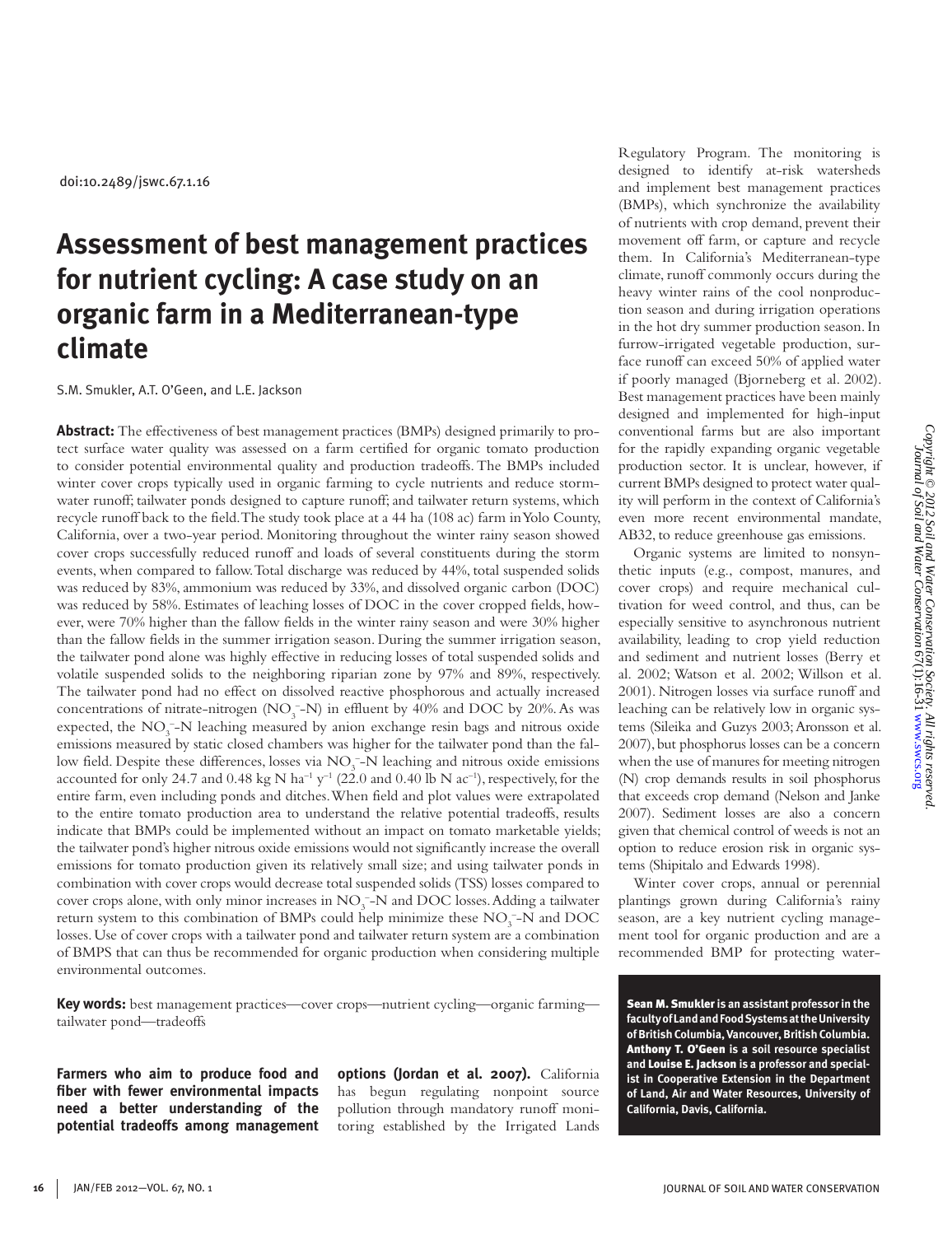ways for any type of agricultural production system. Winter cover crops have been shown to decrease N leaching (Jackson et al. 1993; Tonitto et al. 2006; Wyland et al. 1996), increase soil organic matter (Kong et al. 2005; Lee and Phillips 1993), provide subsequent crops with residue-derived nutrients (Tonitto et al. 2006), and effectively reduce erosion (Dabney 1998; Mutchler and Mcdowell 1990) and stormwater runoff (Joyce et al. 2002).

Winter cover crops may, however, result in some unintended environmental impacts or even reduce short-term agricultural productivity, but these tradeoffs have not been adequately evaluated. For example, higher soil C and N availability from cover crops may increase soil carbon dioxide  $(CO_2)$  and nitrous oxide  $(N_2O)$  emissions (Baggs et al. 2000; Johnson et al. 2005). These emissions, without significant concomitant C sequestration, could make organic farming a net contributor to global warming (Jackson et al. 2004; Sarkodie-Addo et al. 2003). Increased C availability may also contribute to dissolved organic carbon (DOC) in surface runoff and leachate, causing problems for drinking water treatment. Should winter rains extend into the spring, direct seeding into the winter cover crop or winter cover crop incorporation can be delayed. Delay of seeding or incorporation can result in reduced yields of the subsequent summer crop (Clark et al. 1999) and large quantities of undecomposed residue that can affect summer furrow irrigation. While cover crops may increase soil infiltration and water holding capacity (Dabney et al. 2001), additional BMPs may be required to ensure that runoff leaving organic farm fields is not negatively impacting adjacent waterways.

Tailwater ponds, another BMP recommended for agriculture, may be an effective compliment to winter cover crops to reduce soil and nutrient losses (Hartz 2006). Smallscale ponds can be combined with pumping systems that return tailwater (i.e., effluent) to the field for irrigation purposes. By recycling effluent, tailwater return systems can reduce runoff loses to the environment and improve irrigation efficiency, thus reducing costs (Schwankl et al. 2007). The effectiveness of tailwater ponds and tailwater return systems to protect water quality in the context of California agriculture is largely assumed (Schwankl et al. 2007) and, for organic farms, is virtually unknown.

Beyond the impact on water quality, potential environmental tradeoffs need to be better understood before tailwater return systems are constructed on a wide scale. High water content and anaerobiosis (Harrison and Matson 2003; Harrison et al. 2005; Johnson et al. 2005) in soils in and around the ponds may result in a substantial increase in a farm's  $\rm N_2O$  production. Tailwater ponds may also lead to downward seepage of nutrients, which can contaminate groundwater, depending on a pond's management (e.g., improper sealing). Installation of the ponds also requires land to be taken out of production, reducing the overall yield of a farm.

Many of these potential tradeoffs result from ecological processes that occur at various scales over varying time periods, making accurate assessment challenging. To evaluate tradeoffs, it is therefore necessary to select indicators of these processes that can be monitored in a way that can capture spatial and temporal variation effectively (DeFries et al. 2004; Dale and Polasky 2007). The specific objectives of this study were to (1) quantify and monitor the magnitude, timing, and pathway of nutrient losses from organic processing tomato (*Solanum lycopersicum*) production in California's Central Valley; (2) evaluate the effectiveness of cover crops, tailwater ponds, and tailwater return systems to minimize these losses; and (3) assess the relative environmental quality and agricultural production tradeoffs and potential synergies that should be considered when implementing these BMPs.

#### Materials and Methods

*Site Description.* The 44 ha (108 ac) farm, located at the western edge of the Sacramento Valley (figure 1) has been in organic tomato (*Solanum lycopersicum* L.) production since 1993 and relies mainly on cover crops and compost for nutrient inputs (table 1). The farm is located on an alluvial fan along the riparian corridor of Chickahominy Slough, on a Tehama silt loam, (fine-silty, mixed, superactive, thermic Typic Haploxeralfs) (Andrews 1972).

The farm is divided into two fields: North Field is 26.5 ha (65.5 ac), and South Field is 14.7 ha (36.3 ac). These fields are in an alternate year rotation between oat (*Avena sativa*) production and processing tomatoes (figure 2). The fields have a slope of 1% to 1.5%. Irrigation and winter runoff drain into a network of ditches that occupy 0.02 ha

(0.05 ac) at the eastern end of the farm and then drain into tailwater ponds that occupy 0.06 ha (0.15 ac), where a pump returns the water to the top of the field to be mixed with either pumped groundwater or water delivered through California's aqueduct system and reused for crop irrigation.

The Mediterranean-type climate has hot, dry, nearly rainless summers and cool, wet winters, typically with several larger storm events that can be  $>20$  mm d<sup>-1</sup> ( $>0.79$ ) in day–1). Thus, the results of this two-year experiment are reported by two seasons, either Irrigated (April through October) or Rainfed (November through March). The average minimum and maximum air temperatures between the beginning of the experiment in March of 2005 and its end in April of 2007, were 8.7°C and 23.6°C (47.6°F and 74.8°F), respectively. In the first year of the experiment (April 2005 to March 2006), rainfall was unusually high (863 mm [34.0 in]), and in the following year (April 2006 to March 2007), rainfall was unusually low with 213 mm (8.4 in), compared to average precipitation (508 mm [20.0 in]) for the previous five years. In fact, no runoff was recorded during the wet season of the second year (Rainfed Y2).

The experiment began in April of 2005, when a tomato crop was planted on the South Field (figure 2). At that time, the North Field was still in oats, planted the previous fall. After the tomatoes were harvested in the fall of 2005, the South Field was planted in oats, and the grower divided the North Field into sections to compare a mustard cover crop (*Brassica nigra* [L.] Koch) with winter fallow. In the spring of 2006, the mustard cover crop was mowed, incorporated by discing, and a tomato crop was planted across the entire North Field. In June 2006, the oats in the South Field were harvested and a summer cowpea (*Vigna unguiculata* [L.] Walp. ssp. *unguiculata*) cover crop was planted for only a month and then was incorporated by discing.

*Field Sampling.* Tomato yields were sampled within three days of the grower's harvest. To capture yield variability across the field, transects were oriented north-south of each main sampling plot (393 m [1,289 ft] in the North Field or 250 m [820 ft] in the South Field). Along each transect, a  $1 \times 3$  m<sup>2</sup>  $(3.28 \times 9.84 \text{ ft}^2)$  subplot was established at 30 m (98.4 ft) intervals (five or nine subplots depending on the width of the field). At each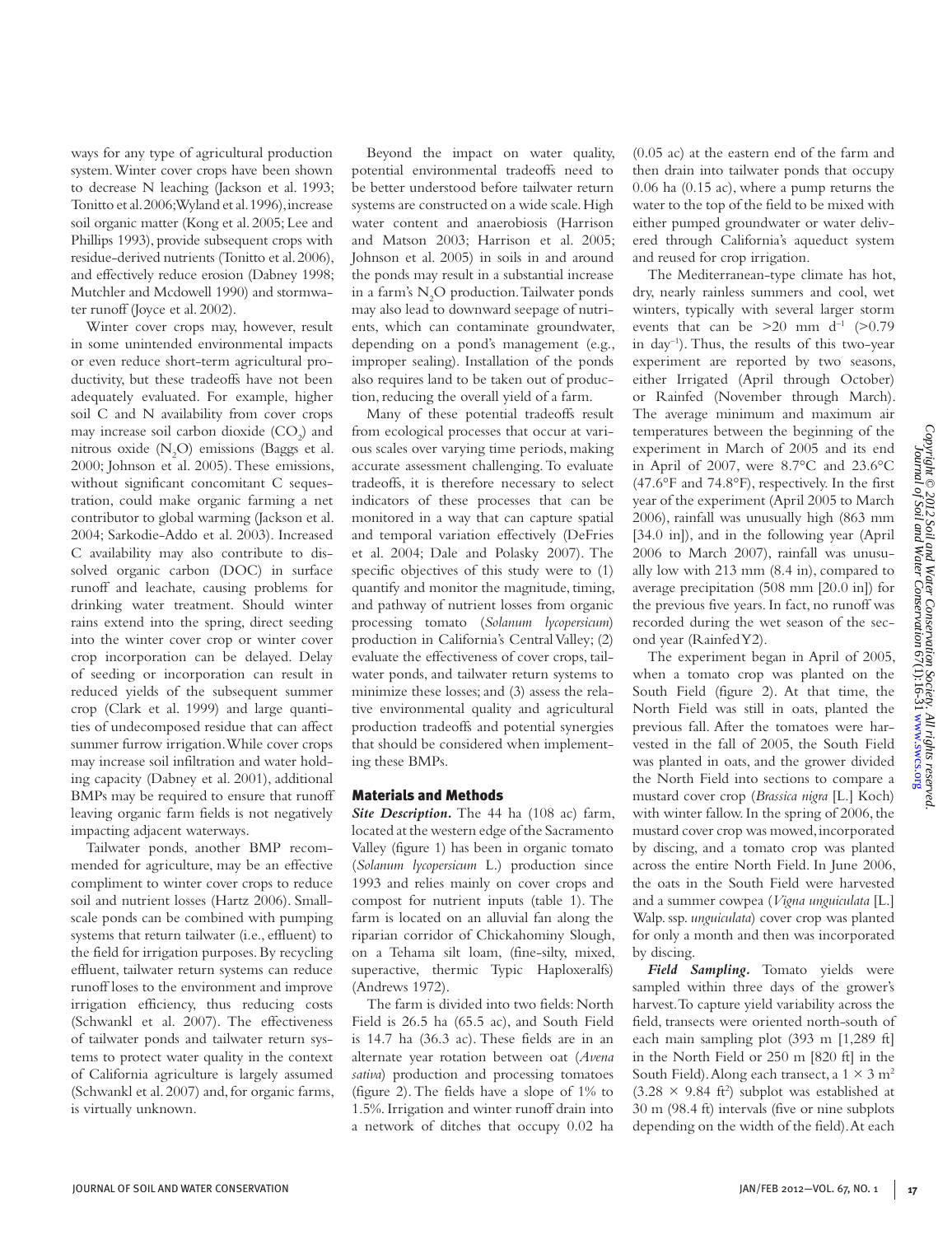Location of the farm site, map of the farm, tailwater pond configuration and runoff sampling points. During Irrigated Y1, sampling took place at (1) the main irrigation pipe and (2) tomato field discharge point using automated samplers of the South Field, and grab samples were taken at (3) the discharge point for the sediment trap of the South Field. During the Rainfed Y1 and Irrigated Y2 seasons, automated samplers collected discharge at  $(4)$  the exit point of the fallow section of the North Field, which was divided (dotted line) in two;  $(5)$  the exit point of the mustard cover crop section of the North Field; (6) the exit point for North Field discharge into the sediment pond; and subsequently, (7) the exit point of the tailwater pond, where the irrigation effluent is pumped back to the west end (top) of the North Field.



| Table 1<br>Compost, weeds, and aboveground cover crop inputs for the 2006 tomato crop. |                                       |         |                |                                   |                          |                  |                     |  |  |
|----------------------------------------------------------------------------------------|---------------------------------------|---------|----------------|-----------------------------------|--------------------------|------------------|---------------------|--|--|
| Input                                                                                  | <b>Mass</b><br>(Mg ha <sup>-1</sup> ) | Total C | <b>Total N</b> | $(kg ha-1)$ $(kg ha-1)$ C:N ratio | $NO2 - N$<br>$(kg ha-1)$ | P<br>$(kg ha-1)$ | κ<br>$(kg ha^{-1})$ |  |  |
| Compost                                                                                | 15                                    | 2.892.3 | 297.9          | 9.7                               | 27.7                     | 34.8             | 264.3               |  |  |
| Fallow (weeds)                                                                         | 1.7                                   | 712.1   | 12.8           | 55.8                              |                          | 4.1              | 22.6                |  |  |
| Mustard cover crop                                                                     | 5.2                                   | 2.236.0 | 46.4           | 48.2                              |                          | 11.4             | 75.5                |  |  |

sampling point, individual tomato plants were cut at the base, and the fruit was separated by hand. Fruit quality was evaluated in the field by classification into split reds, pinks, greens, sunburn, mold or rot, blossom end rot, insect damage, and undamaged red tomatoes (USDA 1997). Marketable tomatoes were those considered likely to be harvestable by mechanized equipment, specifically, split red tomatoes, pink tomatoes, sunburn tomatoes, insect damaged tomatoes, and undamaged tomatoes. All weeds were identified to species and were harvested for aboveground biomass from each plot. Biomass of fruits, tomato vegetative material, and weed biomass were weighed in the field (fresh weight) and then were subsampled and dried at 60°C (140°F), before being ground and analyzed for total N, phosphorus, and potassium (K) at the University of California Agriculture and Natural Resources Analytical Laboratory. The nutrient content of the mustard cover crop treatment was measured just before incorporation in March of 2006 (table 1).

The quantities of nutrients added to the fields through the incorporation of compost were estimated using the farmer's records of application rates and analysis of piles within a week of application. Compost piles were sampled randomly before incorporation and

were analyzed for N, phosphorus, and K. Bulk density of the compost was measured using the core method (Blake and Hartge 1986). Compost for the 2005 crop was applied before the experiment started and was not analyzed.

Surface runoff and tailwater were monitored at the field scale  $(>10 \text{ ha } [>24.7 \text{ ac}])$ at catchment points (figure 1), while leachate and emissions of  $CO_2$  and  $N_2O$  were monitored using a stratified random sampling approach at the plot level (16 m<sup>2</sup> [172] ft<sup>2</sup>]). During the first season (Irrigated Y1), irrigation influent and field discharge were continuously monitored on the South Field using ISCO 6700 (Teledyne Technologies, Lincoln, Nebraska) autosamplers fitted with low-profile area velocity flow meters. The autosamplers collected a 250 mL (8.5 oz) subsample every 4 h, whenever there was at least 5 cm (2 in) of water present in the channel or pipe, and composited subsamples daily.

The tailwater pond system utilized a two-stage treatment of water effluent from the drainage ditch. The first was a smaller sediment trap, and the second was a larger detention pond, after which water flowed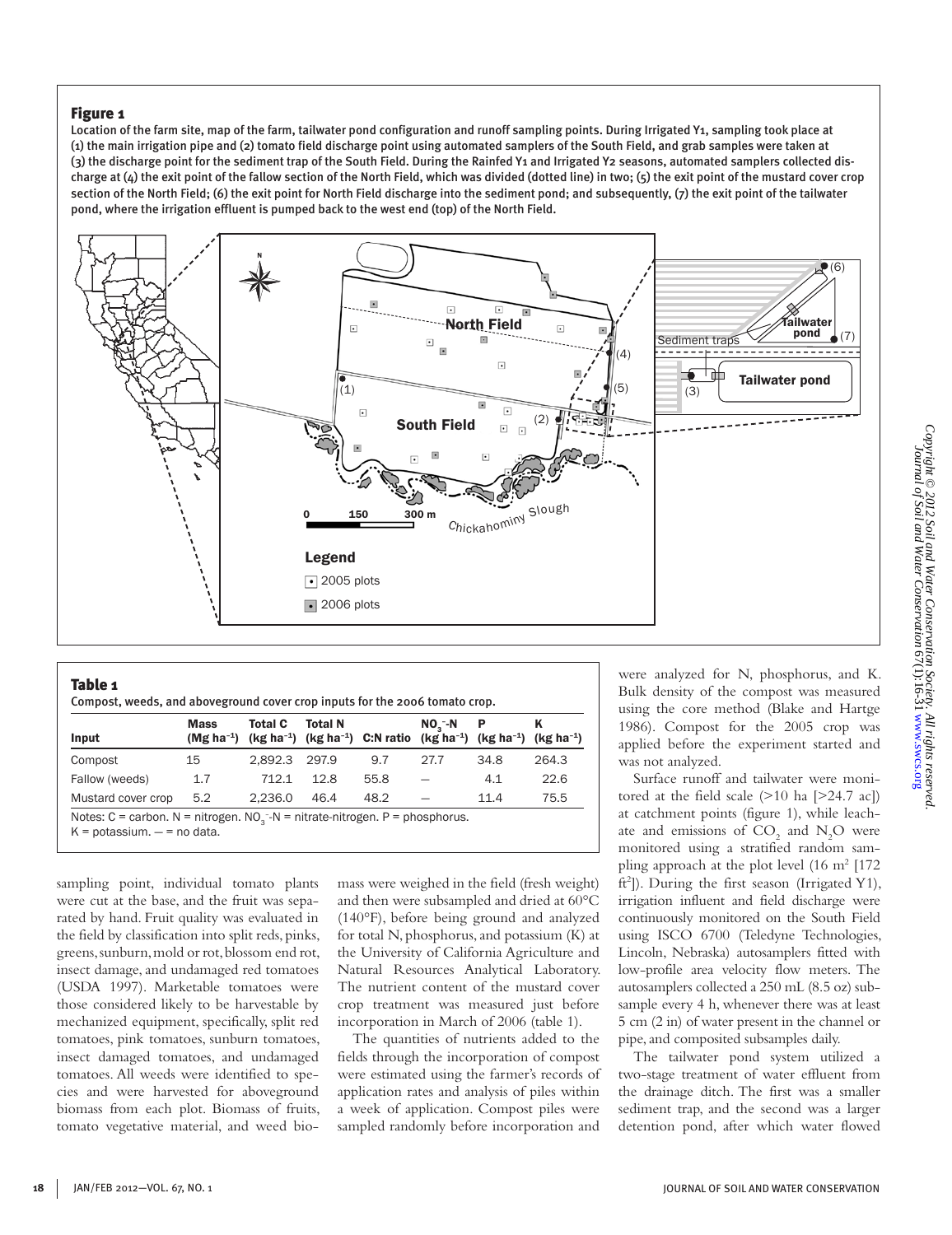Total monthly precipitation and irrigation and daily mean temperatures by season for the two-year experiment. The cool wet winters and warm dry summers shown here are typical of California's Mediterranean-type climate. The first rainfed season (Rainfed Y1) was an unusually wet winter, and the second rainfed season (Rainfed Y2) was an unusually dry winter. Corresponding timelines of the crop rotations for the North Field and South Field are illustrated below. The North Field was divided into two sections following oats in the fall of the first year. Irrigated Y1 and Irrigated Y2 refer to the irrigated crop growing seasons of both years.



into the main tailwater pond (figure 1). In the first year, only the sediment trap was sampled as the effluent water exiting from the tailwater pond on the South Field was removed by subsurface pumping at the bottom of the pond, making it impossible to monitor. Effluent from the South Field sediment trap was sampled daily by hand (grab samples).

Each year autosamplers were positioned to collect runoff from the different fields and crop mixes (figure 1). Irrigation influent to the fields was monitored with daily grab samples, and irrigation flow rates were calculated using records of hourly pump use and mean flow rates for the pump system, as determined with autosamplers. Influent into the tailwater pond (water discharged from the field) was calculated from a weighted average of the flow from the autosampler in the two sections (tomatoes/mustard and tomatoes/ fallow). The remaining field area was not part of the cover crop trial. Discharge from this area was diverted from the experiment via an additional ditch and was excluded from runoff calculations.

Plots were selected in March of each year to monitor changes in soil properties, soil solution, soil  $CO_2$  and  $N_2O$  emissions, and yields. Plots were stratified randomly in a geographic information system within the boundaries of the North Field, South Field, drainage ditches, and tailwater pond (figure

1). At the beginning of the experiment, six plots were established in each of the large sampling sites (North Field and South Field), and three were established in the smaller sites (drainage ditches and tailwater ponds). These plots were abandoned in irrigated year 2 (Irrigated Y2), and plots were rerandomized within each sampling site—this time including the new sites in the North Field, which was divided into the mustard cover crop and winter fallow treatments, each with three sampling plots. Thus in Irrigated Y2, three plots occurred in each site: North Field tomatoes/mustard, North Field tomatoes/ fallow, South Field, North Field drainage ditches, and North Field tailwater pond.

At the beginning of each of the four sampling seasons (figure 2), three soil cores (6.3 cm [2.48 in] diameter) were taken at random in each plot every 15 cm (5.9 in) to a depth of 75 cm (29.5 in), composited, and put on ice for analysis of ammonium  $(NH_4^+$ -N) and nitrate-nitrogen  $(NO<sub>3</sub><sup>-</sup>-N)$  (see below for laboratory analysis methods). Soil from the 0 to 15 and 15 to 30 cm (0 to 5.9 and 5.9 to 11.8 in) depths was analyzed for an additional suite of soil properties (see below for laboratory analysis methods). Bulk density was determined at 0 to 6, 9 to 15, and 18 to 24 cm (0 to 2.36, 3.54 to 5.91, and 7.1 to 9.5 in) depths, using rings of  $345 \text{ cm}^3$  (21.1 in<sup>3</sup>) volume to remove intact soil cores (Blake and Hartge 1986).

Soil solute leaching was assessed for all sites in two ways: ceramic cup suction lysimeters (Soil Moisture Equipment Corp; Zoarelli et al. 2007) and anion exchange resin bags for cumulative  $NO_3^-$ -N losses (Wyland and Jackson 1993). After sampling for soil inorganic N at the beginning of each of the four sampling seasons, 7.6 cm (3.0 in) diameter resin bags were buried at 75 cm (29.5 in). Resin bags were placed within a 1 cm (0.39 in) deep polyvinyl chloride ring of the same inner opening diameter designed to protect the bag and facilitate collection and then were packed into a shelf dug into the side of augured hole. Resin bags were collected at the end of each season and were extracted with 2 molar potassium chloride, which was analyzed for  $NO<sub>3</sub>^-$ -N. Resin (AG 1-X8) was assumed to recover 84.7% of the cumulated  $NO<sub>3</sub><sup>-</sup>-N$  losses up to a threshold of 3.7 g  $NO_3^- - N$  kg<sup>-1</sup> resin (0.74 oz  $NO_3^- - N$  lb<sup>-1</sup>) (Wyland and Jackson 1993) or a maximum of 95 kg NO<sub>3</sub><sup>-</sup>-N ha<sup>-1</sup> (84.6 lb NO<sub>3</sub><sup>-</sup>-N ac<sup>-1</sup>) for the size of resin bag used in this study.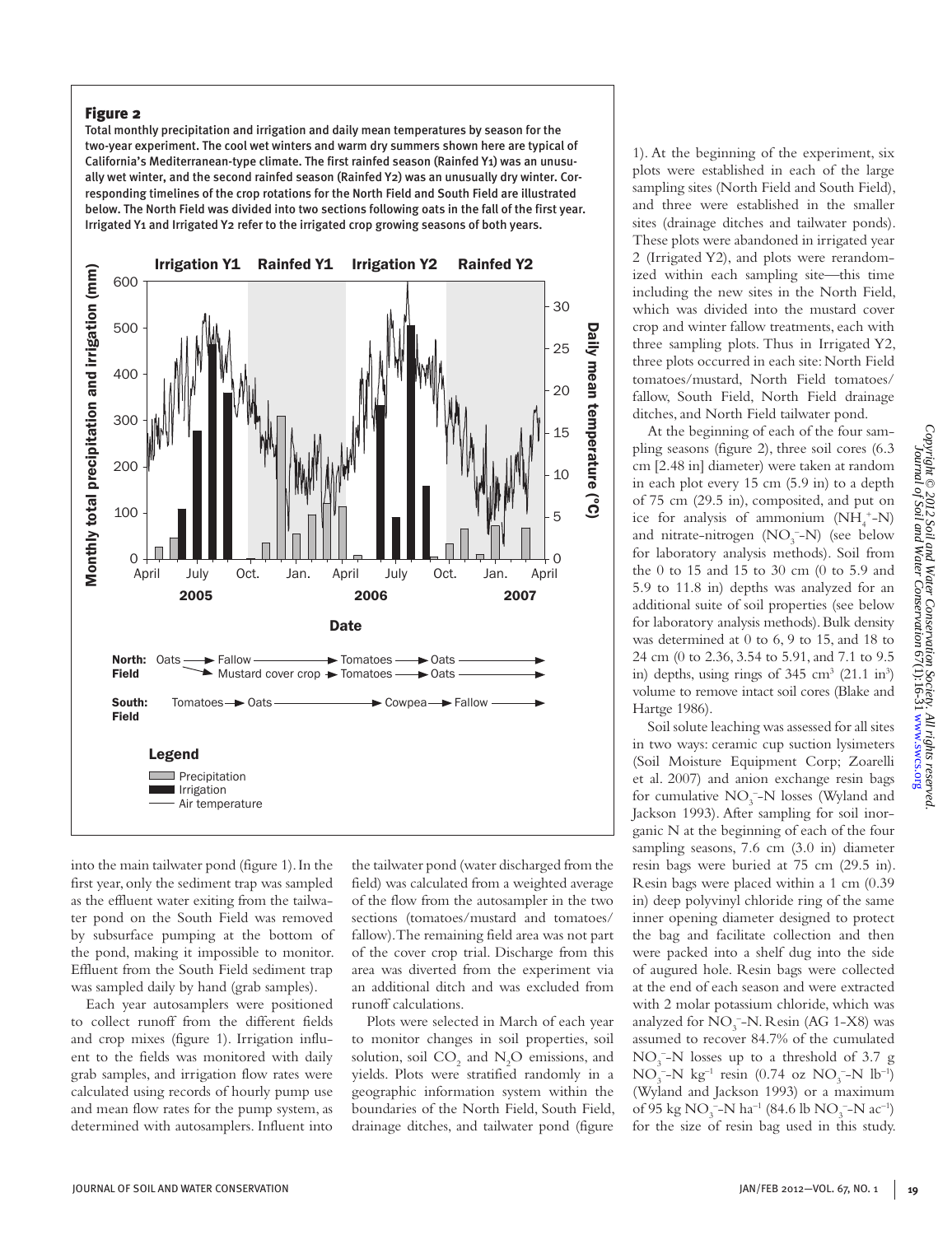Lysimeters were installed to 30 and 60 cm (11.8 and 23.6 in) depths to capture the variability in movement of soil water given the potential asynchrony of irrigation or rainfall and sampling. A vacuum of 75 kPa (0.74 atm) was applied to the lysimeters and was sampled weekly during summer irrigation and winter rainfed seasons.

Cumulative leaching past the 30 and 60 cm (11.8 and 23.6 in) lysimeters was estimated by multiplying observed concentrations of analyzed constituents by calculated soil solution deep percolation (DP) for each sampling period, using the simplified one-dimensional water balance equation:

$$
DP = I - IR + P - ETc \pm VR , \qquad (1)
$$

where  $P =$  precipitation (mm);  $I =$  water applied by irrigation (mm);  $IR =$  water exiting the field as irrigation runoff;  $ETc = crop$ evapotranspiration (mm);  $VR =$  variation of soil water reserve, based on gravimetric soil moisture  $(\theta_m)$  measurements (mm); and DP = deep percolation (mm) (Wagenet 1986). Daily irrigation, runoff, and precipitation data were collected using the autosamplers. The ETc was modeled using the Basic Irrigation Scheduling (BIS) model for each crop (Snyder et al. 2007) using the crop coefficient (Kc) and reference evapotranspiration (ETo). The ETo was calculated using the modified Penman-Monteith method (Allen et al. 1998), and climate data was acquired from a nearby weather station (California Irrigation Management Information System [CIMIS]). Values for Kc were determined using the BIS model. The VR was calculated from the change in gravimetric soil moisture between sampling periods. The water balance for drainage ditches was calculated using the differences in flow rates from the autosamplers that monitored the irrigation water exiting the different field sections. Calculations assumed similar ETc to the fields given that narrow ditches (<20 cm [<7.9 in] wide) were bordered by tomatoes on one side and weeds on the other.

Annual soil emissions of carbon dioxidecarbon  $(CO_2-C)$  and nitrous oxide-nitrogen (N2 O-N) were estimated from gas samples taken randomly from the surface of beds between tomato plants and in ditches and tailwater ponds within each plot when water was not present, or if present, within 6 cm of water's edge. Gaseous emissions were measured one day each month. Gas samples of

 $CO<sub>2</sub>-C$  and N<sub>2</sub>O-N were collected using cylindrical vented static chambers 12.3 cm (4.84 in) in diameter and 11.0 cm (4.3 in) tall with a total interior volume of 1,307 cm<sup>3</sup> (79.8 in<sup>3</sup>) (Hutchinson and Livingston 1993). At the same time,  $CO<sub>2</sub>-C$  was also monitored using a LI-COR 8100-102 portable survey chamber 10 cm (3.94 in) in diameter (LI-COR Biosciences, Lincoln, Nebraska), which was placed within 30 cm (11.8 in) of the static chambers. LI-COR 8100 samples were taken and analyzed at three-minute intervals. The instrument has a measurement range of 0 to 3,000 ppm and reported accuracy reading of 1.5% (LI-COR Biosciences, Lincoln, Nebraska). Polyvinyl chloride collars for the static chambers were pounded into the soil surface between 6 to 24 h before sampling and then were removed to avoid disturbance by farming operations. Nitrous oxide from vacutainers was analyzed on a gas chromatograph with a radioisotope nickel-63 (63Ni) electron capture detector (HP 6890, Hewlett Packard, Palo Alto, California). Concentrations of  $CO<sub>2</sub>-C$  were determined from vacutainer samples using a gas chromatograph with a thermal conductivity detector (HP 5890, Hewlett Packard, Palo Alto, California).

*Laboratory Analysis.* Within 24 h, soil samples were homogenized in the laboratory on ice and were analyzed for gravimetric moisture and potassium chloride–extractable  $NO_3^-$ -N and  $NH_4^+$ -N colorimetrically (Foster 1995; Miranda et al. 2001). Soils sampled at the beginning of each year were air dried for further analysis. Electrical conductivity (EC) (Rhoades 1982) and pH were determined with a 1:1 ratio of soil to deionized water (USSL 1954). Air-dried soil samples and oven-dried plant samples were analyzed for total C and N using a dynamic flash combustion system coupled with a gas chromatograph (Department Agriculture and Natural Resources Analytical Lab 2007). Soils were also analyzed for Olsen phosphorus (Olsen and Sommers 1982) and soil texture by laser diffraction (Eshel et al. 2004).

All water samples were immediately put on ice and were transported back to the laboratory for filtering after each irrigation or rain event. Unfiltered samples were analyzed for EC and pH. For runoff samples, to ensure thorough mixing of suspended solids, 50 mL (1.7 oz) was pipetted from the sample while it was being vortexed and then the 50 mL was suction filtered through preweighed

0.7 μm (2.76  $\times$  10<sup>-5</sup> in) pore-size glass fiber filters, which were weighed and dried at 60°C (140°F). Filtered samples were frozen for temporary storage. Total suspended solids (TSS) were calculated from differences in prefilter and postfilter dry weights (Clesceri et al. 1998). Dried filters were then subsampled (cut in half), reweighed, placed in crucibles and ignited in a muffle furnace at 550°C (1,022°F) for 30 minutes. Volatile suspended solids were calculated from the difference in pre- and postignition of the dried half-filter weights. Water samples were analyzed for  $\rm NO_3^-$ –N and  $\rm NH_4^+$ –N dissolved reactive phosphate (DRP) colorimetrically (Murphy and Riley 1958), and DOC on a Dohrmann Phoenix 8000 UV-persulfate oxidation analyzer (Tekmar-Dohrmann, Cincinnati, Ohio).

Daily loads of constituents in runoff samples were calculated for influent and discharge from either composited autosampler samples or grab samples using a flow-weighted average. Thus, mean concentrations for each day were multiplied by the total flow for the day and were divided by the area of discharge. Daily loads were summed for the duration of each irrigation or storm event.

*Management Tradeoff Analysis:* To estimate the relative benefits, tradeoffs, and identify potential synergies of implementing BMPs for organic processing tomatoes, plot and field data for production and environmental indicators were extrapolated to the entire area of the farm that was in tomato production during rainfed year one (Rainfed Y1) and Irrigated Y2. Tomato production using a winter fallow (tomatoes/fallow) was contrasted with BMP options that include winter cover crops, winter cover crops and tailwater ponds, or winter cover crops, tailwater ponds, and a tailwater return system. Mean results for marketable tomato yield, TSS,  $NO<sub>3</sub><sup>-</sup>-N$ , DRP, DOC leaching and/ or runoff loads, and  $N_2O$  and  $CO_2$  soil emissions for the North Field, ditches and tailwater pond were multiplied by their respective areas, summed for the two seasons, and divided by their total summed areas. This produced a per hectare annual rate for each indicator. The  $N_2O-N$  was converted to  $CO_2$  equivalents using a conversion factor that takes into account emissions of  $\mathrm{N}_2\mathrm{O}$ are 298 times greater than equal emissions of  $CO_2$  over 100-year time period (Forster et al. 2007).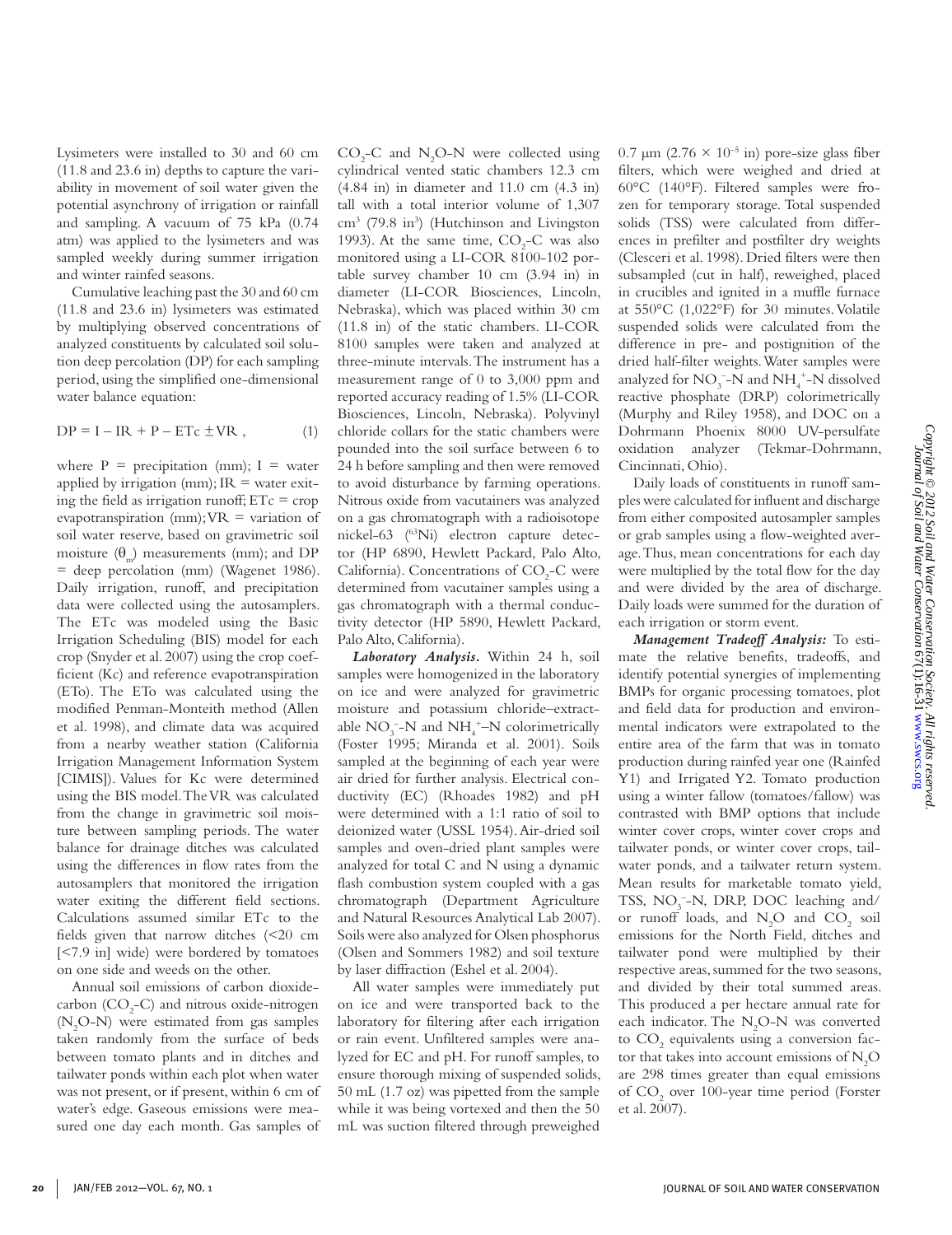Soil properties taken at the 0 to 15 cm and 15 to 30 cm depth for each of the sampling areas for the 2005 and 2006 seasons. Means and standard errors of two years of sampling are shown (sample size = 3 to 6 per site).

| <b>Site</b>                                                        | Depth<br>(cm) | <b>Bulk</b><br>density<br>$(g \text{ cm}^{-3})$ | рH            | EC ( $\mu$ S cm <sup>-1</sup> ) | <b>Total N</b><br>(Mg ha <sup>-1</sup> ) | <b>Total C</b><br>(Mg ha <sup>-1</sup> ) | Olsen-P<br>$(mg kg^{-1})$ | <b>Sand</b><br>$(g kg^{-1})$ | <b>Silt</b><br>$(g kg^{-1})$ | Clav<br>$(g kg^{-1})$ |
|--------------------------------------------------------------------|---------------|-------------------------------------------------|---------------|---------------------------------|------------------------------------------|------------------------------------------|---------------------------|------------------------------|------------------------------|-----------------------|
| South field                                                        | 0 to 15       | $1.2 \pm 0.0$                                   | $7.2 \pm 0.0$ | $138.4 \pm 18.5$                | $2.5 \pm 0.1$                            | $21.9 \pm 1.3$                           | $33.7 \pm 3.6$            | $148.6 + 39.3$               | $707.0 \pm 21.7$             | $144.5 \pm 20.5$      |
|                                                                    | 15 to 30      | $1.3 + 0.0$                                     | $7.2 + 0.1$   | $144.7 + 8.5$                   | $2.6 + 0.1$                              | $20.5 + 1.1$                             | $28.3 + 4.5$              | $140.6 + 48.4$               | $670.9 \pm 29.5$             | $188.4 + 21.0$        |
| North field                                                        | 0 to 15       | $1.3 + 0.0$                                     | $7.4 + 0.1$   | $120.2 + 7.9$                   | $2.5 + 0.1$                              | $22.4 \pm 1.0$                           | $31.4 \pm 1.2$            | $119.0 + 31.8$               | $726.3 \pm 23.5$             | $154.7 + 16.6$        |
|                                                                    | 15 to 30      | $1.4 + 0.0$                                     | $7.2 + 0.1$   | $123.4 + 8.3$                   | $2.6 + 0.1$                              | $20.2 + 0.6$                             | $28.9 + 2.3$              | $92.3 + 29.6$                | $741.6 + 31.5$               | $166.1 + 17.8$        |
| Tailwater pond                                                     | 0 to 15       | $1.2 \pm 0.1$                                   | $7.2 \pm 0.1$ | $148.4 \pm 11.1$                | $2.3 \pm 0.2$                            | $19.7 + 2.2$                             | $28.6 + 5.1$              | $80.9 + 39.8$                | $753.6 + 23.4$               | $165.5 + 25.4$        |
|                                                                    | 15 to 30      | $1.2 + 0.1$                                     | $7.3 + 0.1$   | $163.5 + 22.3$                  | $2.2 + 0.2$                              | $17.8 + 2.3$                             | $26.5 + 6.0$              | $58.8 + 28.0$                | $753.0 + 13.3$               | $188.3 + 30.5$        |
| <b>Ditches</b>                                                     | 0 to 15       | $1.3 + 0.0$                                     | $7.3 + 0.1$   | $133.7 + 10.5$                  | $2.5 + 0.2$                              | $20.9 + 2.0$                             | $44.9 + 6.4$              | $131.5 + 40.5$               | $700.1 + 28.1$               | $168.4 + 12.9$        |
|                                                                    | 15 to 30      | $1.5 + 0.1$                                     | $7.3 \pm 0.1$ | $130.0 \pm 16.3$                | $2.9 \pm 0.2$                            | $19.3 \pm 1.6$                           | $38.0 \pm 6.5$            | $200.5 \pm 70.4$             | $665.2 \pm 58.0$             | $134.3 \pm 12.9$      |
| Notes: $EC =$ electrical conductivity. N = nitrogen. $C =$ carbon. |               |                                                 |               |                                 |                                          |                                          |                           |                              |                              |                       |

*Statistical Analysis.* Concentrations and loads from water sampling were log transformed and checked for assumptions of normality with the Shapiro-Wilk test and equality of variance with the Levene test using the open source statistical package R version 2.11.1. (Helsel and Hirsch 1993). Means of each rainfall or irrigation event were considered replications and were compared through the entire season for each constituent. If assumptions of normality were met, a paired *t*-test was performed for either equal or unequal variances to test for treatment differences for concentration and load of each constituent for each season (Helsel and Hirsch 1993). For constituents that did not meet assumptions of normality and equality of variance, a Wilcoxon signed-rank test was used to test for treatment differences (Helsel and Hirsch 1993).

To account for the differences in relative size of the fields, ditches, and tailwater ponds and distances between plots, a mixed model analysis of variance (ANOVA) was employed that incorporated a spatial covariance structure (Casanoves et al. 2005). The ANOVA tests that were significant were followed by Tukey's Honestly Significant Post Hoc Test (Zar 1974). Briefly, the mixed linear models were run after checking assumptions using the proc mixed statement in SAS version 9.3.1 (SAS Institute, Cary, North Carolina) combined with a power correlation function (*POW* model), which enables *X,Y* global positioning system coordinates to be used as a covariate. The *POW* model uses a onedimensional isotropic (same in all directions) power covariance, based in this case, on geographic information system coordinates and assumes no correlation between plots and homogeneous residual variances (Self and Liang 1987; Wolfinger 1993). The power

correlation model is represented as  $\rho_x^{\text{dxij}} \rho_y^{\text{dyij}}$ , where  $d^{xij}$  and  $d^{yij}$  are the distances between plot *i* and plot *j* in the *x* and  $\gamma$  directions and  $\rho_x$  and  $\rho_y$  are the unknown correlation parameters in the  $x$  and  $y$  directions (Casanoves et al. 2005). The degrees of freedom were adjusted as suggested by Kenward and Roger (1997). This methodology has been utilized and tested against other spatial and nonspatial models in agricultural systems and has been shown to be an effective means of dealing with spatial covariance (Bajwa and Mozaffari 2007; Bajwa and Vories 2007; Casanoves et al. 2005; Goncalves et al. 2007). The model, however, is unable to simultaneously account for repeated measurements; therefore, means were compared for each site without adjustment for variation over time.

#### Results and Discussion

*Soil Properties.* Soil properties of the four locations were similar across the farm sampling sites (table 2). All soils had a silt loam texture, total carbon (C) ranged from 19.7 to 22.4 Mg ha<sup>-1</sup> (8.7 to 10.0 tn ac<sup>-1</sup>), and pH ranged from 7.2 to 7.4 at 0 to 15 cm (0 to 5.9 in) depth (table 2). The consistency of soil properties between sites indicates that a similar soil type occurred across the farm. Thus soil properties likely did not confound the analysis of the environmental outcomes of the BMPs.

*Runoff.* Winter cover cropping improved the water quality of stormwater runoff during Rainfed Y1, but in rainfed year two (Rainfed Y2), no runoff was detected due to low rainfall. Compared to the fallow, water quality constituents in winter runoff (Rainfed Y1) were lower in cover cropped fields: 44% lower for EC and 80% lower for TSS (mg  $L^{-1}$  [ppm]) (table 3). Phosphorus as DRP (mg  $L^{-1}$  [ppm]), however, was 86% higher in discharge water from the covercropped field compared to the fallow. Higher concentrations of DRP may be a result of increased mobilization from the mustard cover crop. Other *Brassica* species have been shown to increase phosphorus availability through increased citric and malic acid in the rhizosphere (Eichler-Lobermann et al. 2008; Hoffland et al. 1992; Marschner et al. 2007).

Sediment and nutrient loads were calculated for the stormwater runoff based on mean discharge for the five winter storm events (table 4). In Rainfed Y1, total discharge loads (kg ha<sup>-1</sup> [lb  $ac$ <sup>-1</sup>]) were lower for cover cropped than fallow fields: 83% lower for TSS, 33% lower for NH<sub>4</sub><sup>+</sup>-N, and 58% for DOC. Despite the large quantity of C in the cover crop biomass, there was no increase in DOC in runoff in either winter storm events or in the subsequent irrigation. Low DOC in runoff following the cover crop indicates gradual decomposition and possibly leaching losses.

During Irrigated Y1, a total of 944 mm (37.2 in) of water (figure 2) was applied on the entire farm in 10 events, 35% of which discharged into the sediment trap (tomatoes discharge) (table 4). In Irrigated Y2, a mean total of 799 mm (31.5 in) of water was applied (figure 2) to the two North Field sections in 9 events, 25% of which discharged from the field section that had a prior mustard cover crop during the winter (tomatoes/ mustard) and 42% discharging from the field section that had been fallow (tomatoes/fallow). Mean irrigation discharge rates for the tomatoes/mustard and tomatoes/fallow rotations were not statistically different. Nor were there any differences in the concentrations or loads of measured constituents, except for pH, which was significantly higher in the discharge from the tomatoes/mustard field during the summer season.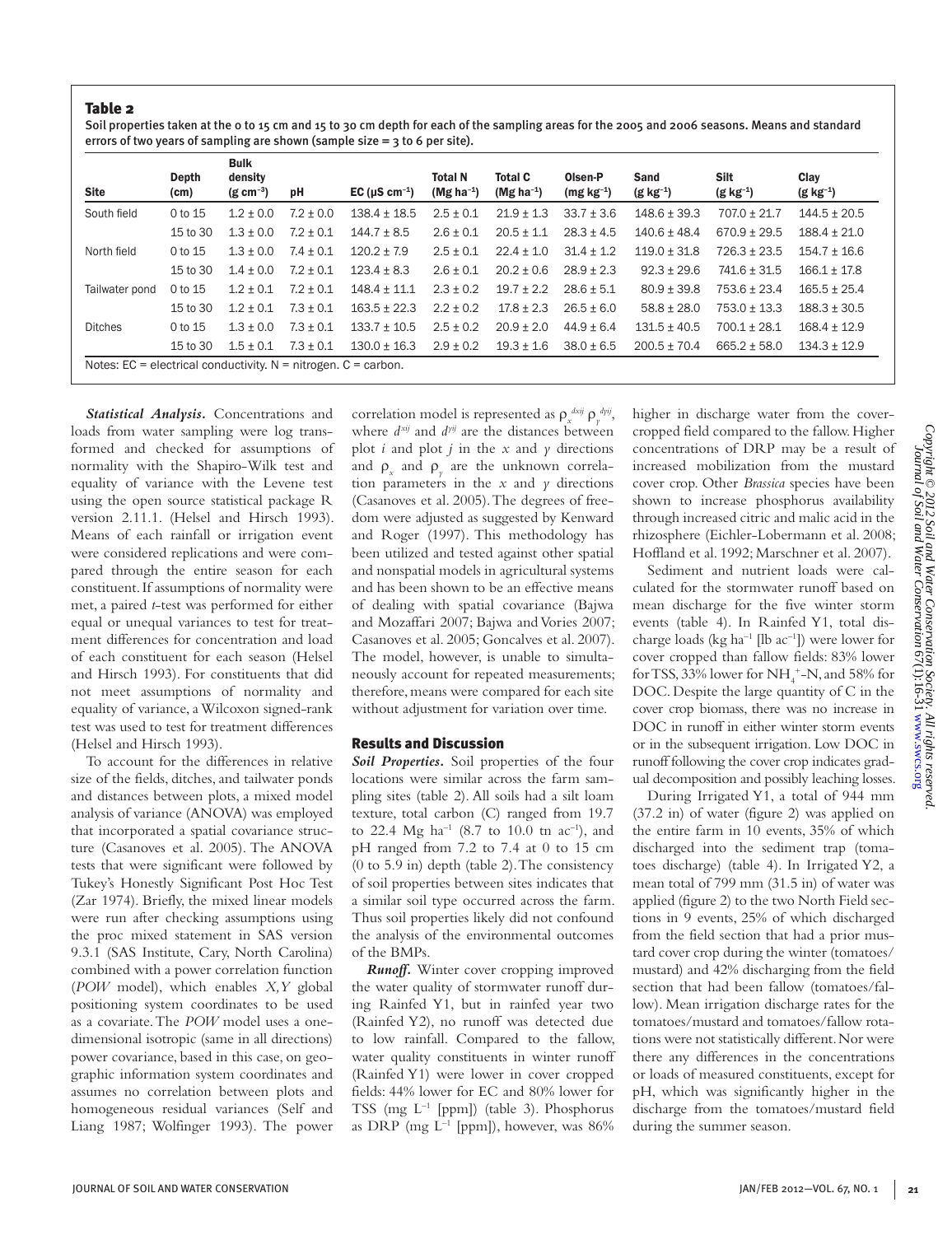Mean concentration and standard errors of constituents analyzed from influent and discharge effluent from entire fields and paired sections of the North Field (F = fallow and M = mustard cover crop) during the two-year study by season. Means are given for the total number (*n*) of either irrigation or rainfall events. Discharge was not detected (ND) during the rainfed season in the second year due to unusually low precipitation. Measured constituents are pH, electrical conductivity (EC), total suspended solids (TSS), volatile suspended solids (VSS), nitrate (NO¸−N), ammonium (NH  $_4^{\ast}$ –N), dissolved reactive phosphorus (DRP), and dissolved organic carbon (DOC).

| <b>Season</b> | <b>Treatment</b>        | n  | рH             | EC<br>$(\mu S \, cm^{-1})$ | <b>TSS</b><br>$(g L^{-1})$ | <b>VSS</b><br>$(g L^{-1})$ | $NO2 - N$<br>$(mg L^{-1})$ | $NH4 - N$<br>$(mg L^{-1})$ | <b>DRP</b><br>$(mg L^{-1})$ | <b>DOC</b><br>$(mg L^{-1})$ |
|---------------|-------------------------|----|----------------|----------------------------|----------------------------|----------------------------|----------------------------|----------------------------|-----------------------------|-----------------------------|
| Irrigated Y1  | Irrigation influent     | 10 | $7.9 \pm 0.1$  | $795.9 \pm 46.2$           | $0.04 \pm 0.01$            | $0.015 + 0.00$             | $1.7 \pm 0.3$              | $0.1 + 0.0$                | $0.1 + 0.0$                 | $2.3 \pm 0.5$               |
| (South Field) | Tomatoes discharge      | 10 | $7.7 \pm 0.1$  | $834.6 \pm 33.8$           | $7.27 \pm 1.03$            | $0.254 + 0.05$             | $1.6 + 0.2$                | $0.1 + 0.0$                | $0.5 + 0.1$                 | $3.0 \pm 0.4$               |
| Rainfed Y1    | Fallow storm discharge  | 5  | $6.7 \pm 0.0$  | $115.1 \pm 33.6$ **        | $0.07 + 0.01*$             | $0.002 \pm 0.00$           | $0.1 \pm 0.0$              | $0.1 \pm 0.0$              | $0.2 \pm 0.01$              | $7.4 \pm 0.0$               |
| (North Field) | Mustard storm discharge | 5  | $6.7 \pm 0.1$  | $64.5 \pm 16.7**$          | $0.01 + 0.00*$             | $0.006 \pm 0.00$           | $0.1 \pm 0.0$              | $0.1 \pm 0.0$              | $0.4 \pm 0.1$               | $5.8 \pm 0.1$               |
| Irrigated Y2  | Irrigation influent     | 9  | $7.9 \pm 0.1$  | $600.0 \pm 18.2$           | $0.02 + 0.01$              | $0.017 + 0.00$             | $1.8 + 0.3$                | $0.1 + 0.0$                | $0.0 + 0.0$                 | $1.9 \pm 0.4$               |
| (North Field) | Tomatoes (F) discharge  | 9  | $8.1 \pm 0.1*$ | $644.0 \pm 22.7$           | $10.90 \pm 3.85$           | $0.259 \pm 0.09$           | $2.2 \pm 0.2$              | $0.2 \pm 0.1$              | $0.3 + 0.0$                 | $3.9 \pm 0.9$               |
|               | Tomatoes (M) discharge  | 9  | $8.3 \pm 0.0*$ | $611.4 + 29.8$             | $3.99 \pm 0.93$            | $0.271 + 0.15$             | $1.6 + 0.3$                | $0.1 + 0.0$                | $0.3 + 0.0$                 | $3.3 \pm 0.4$               |
| Rainfed Y2    | Oats discharge          | 0  | <b>ND</b>      | <b>ND</b>                  | <b>ND</b>                  | <b>ND</b>                  | <b>ND</b>                  | <b>ND</b>                  | ND.                         | <b>ND</b>                   |
| (South/North) | Fallow discharge        | 0  | <b>ND</b>      | ND.                        | <b>ND</b>                  | <b>ND</b>                  | <b>ND</b>                  | <b>ND</b>                  | ND.                         | <b>ND</b>                   |

Note: Significant difference were calculated using a paired *t*-test.

† Wilcoxon signed ranked test *p* < 0.05.

\* *p* <0.05 \*\* *p* < 0.01

## Table 4

Loads of constituents analyzed from the paired tomato fields (F = fallow and M = mustard cover crop), oat field, and tailwater pond during the twoyear study by season. Loads are calculated from mean concentrations weighted by flow rates divided by the area from which the water discharged. Mean loads and standard errors are given as an event mean, where *n* is the total number of either irrigation or rainfall events. Discharge was not detected (ND) during the rainfed season in the second year (Rainfed Y2) due to unusually low precipitation. Measured constituents are total suspended solids (TSS), volatile suspended solids (VSS), nitrate (NO¸¯–N), ammonium (NH¸\*–N), dissolved reactive phosphorus (DRP), and dissolved organic carbon (DOC).

|                                |          | <b>Volume</b><br>(mm | <b>TSS</b><br>(kg ha $^{-1}$ | <b>VSS</b><br>(kg ha $^{-1}$ | $NO3 - N$<br>$(kg ha^{-1})$ | $NHa + Pl$<br>$(g ha^{-1})$ | <b>DRP</b><br>$(g ha^{-1})$ | <b>DOC</b><br>(kg ha $^{-1}$ |
|--------------------------------|----------|----------------------|------------------------------|------------------------------|-----------------------------|-----------------------------|-----------------------------|------------------------------|
| <b>Treatment</b>               | n        | $event-1)$           | $event-1)$                   | $event-1)$                   | $event-1)$                  | $event-1)$                  | $event-1)$                  | $event-1)$                   |
| Irrigated Y1 (South Field)     |          |                      |                              |                              |                             |                             |                             |                              |
| Irrigation influent            | 10       | $94.4 \pm 15.7$      | $408.4 \pm 161.3$            | $13.9 \pm 3.0$               | $1.7 \pm 0.4$               | $92.8 \pm 37.0$             | $22.4 \pm 6.2$              | $1.9 \pm 0.7$                |
| Tomatoes discharge             | 10       | $33.2 \pm 6.3$       | $2,384.6 \pm 81.0$           | $81.5 \pm 17.4$              | $0.6 \pm 0.2$               | $28.0 \pm 14.4$             | $70.0 \pm 20.0$             | $0.9 \pm 0.2$                |
| Rainfed Y1 (North Field)       |          |                      |                              |                              |                             |                             |                             |                              |
| Fallow discharge               | 5        | $9.6 \pm 3.3$        | $5.0 \pm 1.3*$               | $0.2 \pm 0.1$                | $0.01 \pm 0.01$             | $8.3 \pm 3.2*$              | $22.3 \pm 7.6$              | $0.7 \pm 0.2**$              |
| Mustard discharge              | 5        | $5.4 \pm 1.8$        | $0.9 \pm 0.4*$               | $0.5 \pm 0.2$                | $0.01 \pm 0.04$             | $5.6 \pm 2.7*$              | $19.7 \pm 5.3$              | $0.3 \pm .1**$               |
| Tailwater pond discharge       | 5        | <b>ND</b>            | ND.                          | <b>ND</b>                    | <b>ND</b>                   | ND                          | <b>ND</b>                   | <b>ND</b>                    |
| Irrigated Y2 (North Field)     |          |                      |                              |                              |                             |                             |                             |                              |
| Irrigation influent            | 9        | $88.8 \pm 22.0$      | $14.4 \pm 7.9$               | $19.0 \pm 9.0$               | $1.8 \pm 0.5$               | $35.2 \pm 14.6$             | $35.4 \pm 14.9$             | $1.5 \pm 0.4$                |
| Tomatoes (F) discharge         | 9        | $37.9 \pm 9.4$       | $2,440.5 \pm 849.2$          | $93.6 \pm 36.8$              | $0.9 \pm 0.3$               | $22.6 \pm 8.0$              | $118.4 \pm 42.0$            | $1.0 \pm 0.2$                |
| Tomatoes (M) discharge         | 9        | $23.1 \pm 3.1$       | $902.3 \pm 211.1$            | $68.1 \pm 39.1$              | $0.4 \pm 0.1$               | $16.3 \pm 5.3$              | $60.8 \pm 10.5$             | $0.7 \pm 0.1$                |
| Tailwater pond influent        | 9        | $32.3 \pm 9.7$       | $1,046.1 \pm 443.2**$        | $51.8 \pm 23.1***$           | $0.6 \pm 0.3$               | $21.1 \pm 9.0$              | $134.4 \pm 49.6$            | $1.0 \pm 0.3$                |
| Tailwater pond discharge       | 9        | $32.3 \pm 6.7$       | $30.7 \pm 11.3**$            | $4.4 \pm 2.3**$              | $0.7 \pm 0.2$               | $50.9 \pm 30.8$             | $117.3 \pm 32.2$            | $1.4 \pm 0.4$                |
| Rainfed Y2 (South/North Field) |          |                      |                              |                              |                             |                             |                             |                              |
| Oats discharge                 | $\Omega$ | <b>ND</b>            | <b>ND</b>                    | <b>ND</b>                    | <b>ND</b>                   | <b>ND</b>                   | <b>ND</b>                   | <b>ND</b>                    |
| Fallow discharge               | $\Omega$ | <b>ND</b>            | <b>ND</b>                    | <b>ND</b>                    | <b>ND</b>                   | ND                          | <b>ND</b>                   | <b>ND</b>                    |
| Tailwater pond discharge       | 0        | <b>ND</b>            | <b>ND</b>                    | <b>ND</b>                    | <b>ND</b>                   | <b>ND</b>                   | <b>ND</b>                   | <b>ND</b>                    |

Note: Significant difference were calculated using a paired *t*-test.

\* *p* <0.05 \*\* *p* < 0.001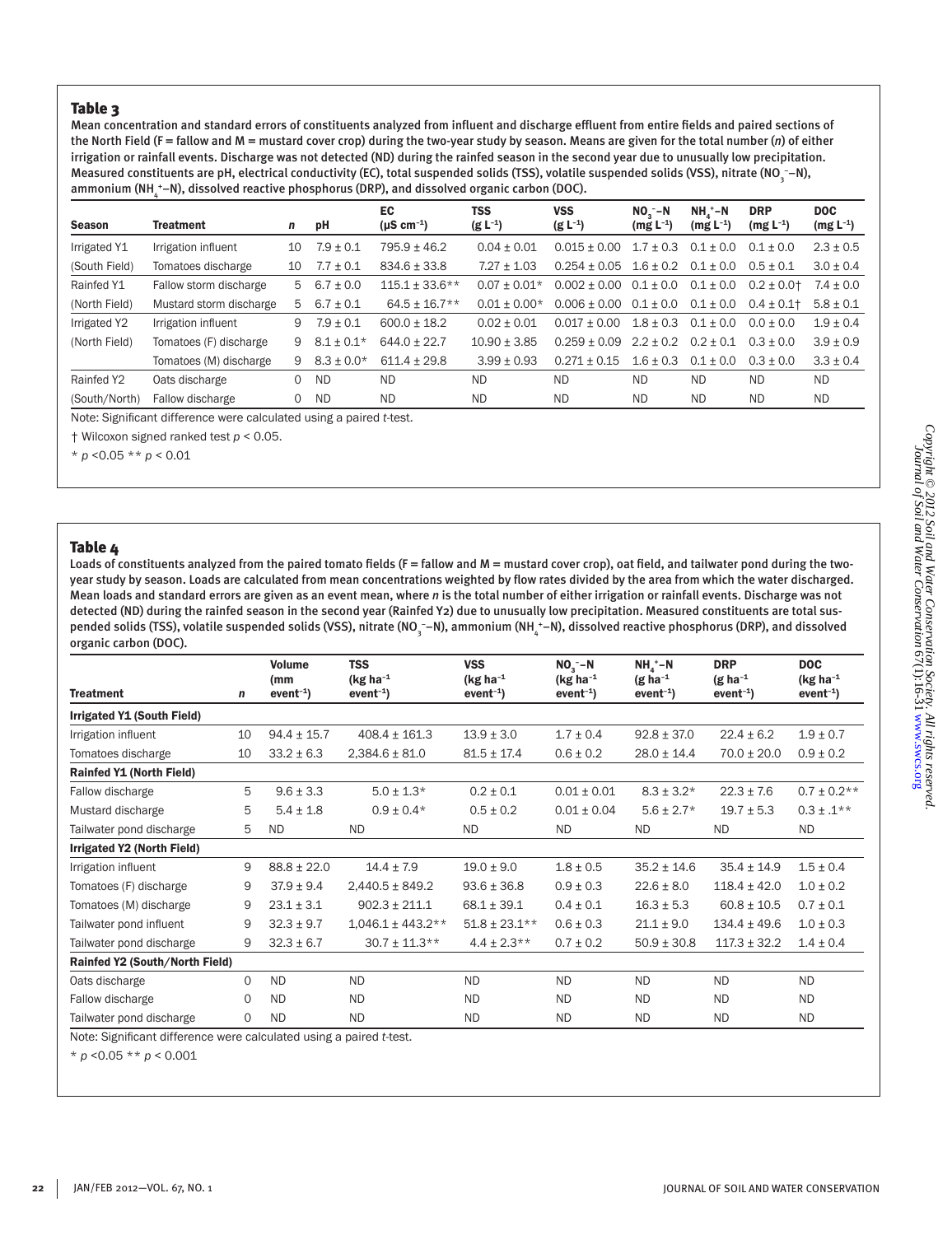A sediment trap was monitored in 2005 (Irrigated Y1) and a tailwater pond was monitored in 2006 (Irrigated Y2) for influent (discharge from the agricultural fields) and effluent (water leaving ponds) concentrations: (a and b) pH, (c and d) total suspended solids (TSS), (e and f) volatile suspended solids (VSS), (g and h) nitrate (NO¸¯-N), and (i and j) dissolved organic carbon (DOC). In 2005, only the sediment trap was sampled, as discharge from the South Field tailwater pond was inaccessible due to its transfer through a subsurface pump to the top of the field. Means and standard errors of constituents with significant differences (paired *t*-test) are shown (\**p* < 0.01, \*\* *p* < 0.001).



Sediment concentrations (figure 3) and loads (table 4) in the irrigation water discharging from the fields were effectively reduced by the sediment trap in irrigated Y1 and tailwater pond in irrigated Y2. Removal efficiencies by just the sediment trap for TSS and volatile suspended solids (VSS) on the South Field in Irrigated Y1 were 71% and 54%, respectively. Even greater reductions resulted from the tailwater pond in the North Field in Irrigated Y2, 97% and 89%, respectively. The total outflow (tailwater pond discharge table 4) load of TSS (kg ha–1 [lb  $ac^{-1}$ ]) was on average 35-fold lower than inflow loads (tailwater pond influent table 4) for the nine irrigation events, a reduction for the entire season of 9.4 Mg ha<sup>-1</sup> (4.1 tn ac<sup>-1</sup>). Loads for VSS were on average 12-fold lower than the influent (i.e., a total of  $431 \text{ kg h}a^{-1}$ [384 lb ac<sup>-1</sup>] difference for the season).

These sediment losses via runoff were relatively high on this farm even though the amount of irrigation discharge was not. Irrigation runoff was only, on average, 34% of the applied irrigation. This was considerably lower than found in a comprehensive study of 49 furrow-irrigated farms on silt loam soils in Idaho, where discharge ranged from 43% to 53% of the total applied irrigation (Berg and Carter 1980). Although the Idaho farms were on similar slopes (1% to 2%), sediment losses averaged only 5 Mg ha–1 season<sup>-1</sup> (2.2 tn  $ac^{-1}$  season<sup>-1</sup>), more than four times lower than observed here (24 Mg ha<sup>-1</sup>)  $[10.7 \text{ tr } ac^{-1}]$  in the first irrigation seasons). In the Idaho study, losses increased to 37 Mg ha<sup>-1</sup> (16.5 tn ac<sup>-1</sup>) on slopes of 2.5% and up to 141 Mg ha<sup>-1</sup> (62.8 tn ac<sup>-1</sup>) on 4% slopes. Differences in tillage practices, soil type, the amount of surface residue, or higher irrigation inflow rates could explain the disparity in sediment losses between these studies. Much greater inflow rates, for example, were likely required to move water down the long furrow lengths (390 to 790 m [1,280 to 2,592 ft]) of this farm compared to the shorter furrow lengths 132 to 313 m (433 to 1,026 ft) of the farms observed in the Idaho study.

Given the substantial loads due to the irrigation practices on this farm, large quantities of sediment would have been lost to the neighboring waterways despite the use of winter cover crops. Sediment loads in irrigation runoff were orders of magnitude higher than those of winter runoff. These results suggest that a tailwater pond would be a critical BMP addition to protect water quality.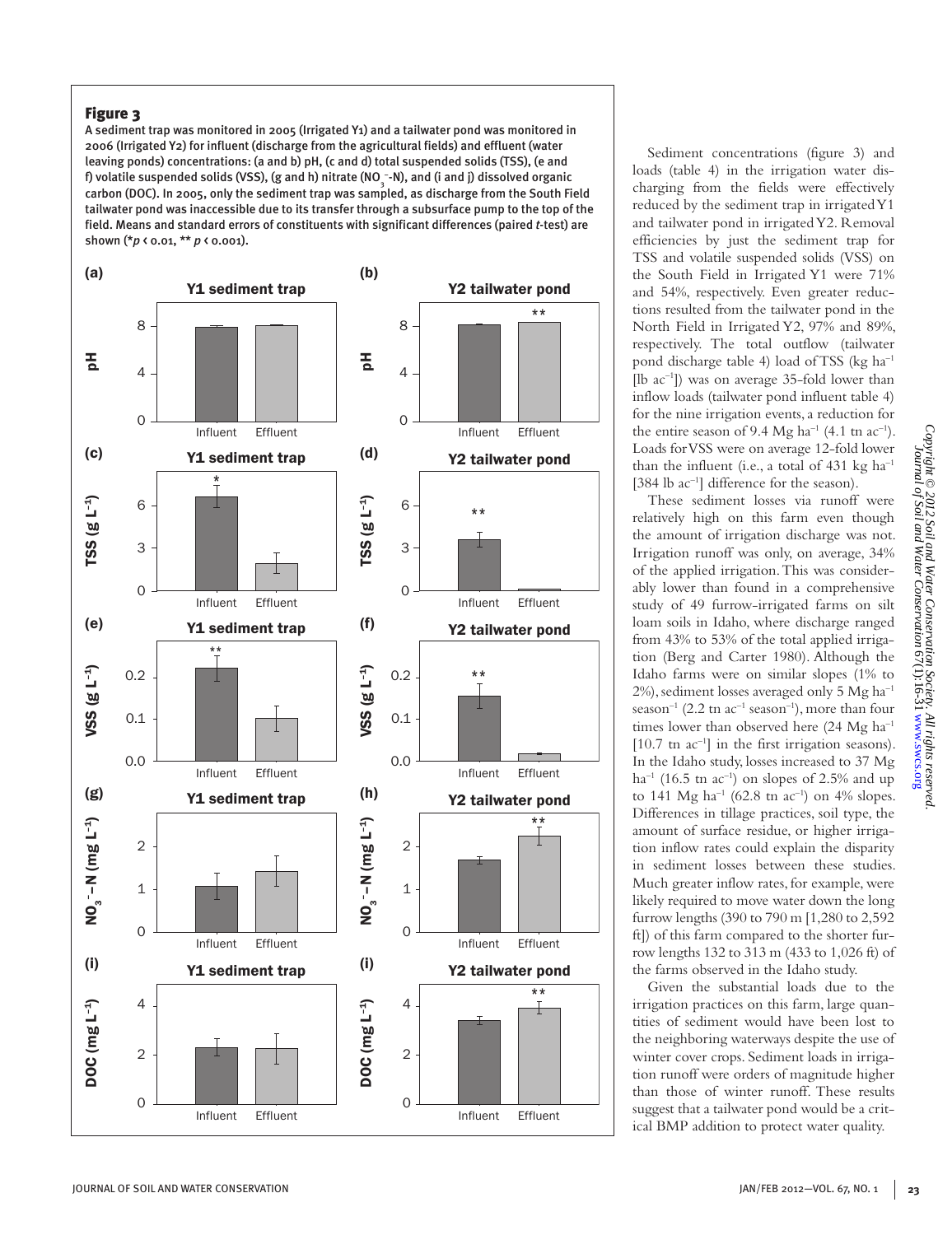The tailwater pond alone, however, did not completely prevent nutrient runoff into the nearby waterways. Comparing the water quality indicators in irrigation discharged from the field to water exiting the tailwater pond, we observed no differences in EC,  $NH_4^+$ –N, or DRP. In fact, NO<sub>3</sub><sup>–</sup>–N and DOC concentrations actually increased by 40% and 20%, respectively. This increase in  $NO<sub>3</sub><sup>-</sup>-N$  is somewhat surprising given that N removal rates from polluted water are thought, in principle, to be proportional to concentration (Kadlec and Knight 1996). It is possible that this might be a result of mineralization and nitrification of organic N deposited in the pond, given the low concentrations of  $NO<sub>3</sub><sup>-</sup>-N$  in the irrigation runoff. Summer NO<sub>3</sub><sup>-</sup>-N losses via runoff were only 8.1 and 3.3 kg ha<sup>-1</sup> y<sup>-1</sup> (7.2 and 2.9 lb ac<sup>-1</sup> yr<sup>-1</sup>) for tomatoes grown following winter fallow and mustard cover crops, respectively, compared to, for example, a heavily manured grazed dairy pasture with annual losses of 92 kg  $NO_3^-$ -N ha<sup>-1</sup> (81.9 lb  $NO_3^-$ -N ac<sup>-1</sup>) (Tanner et al. 2005). Overall  $NO<sub>3</sub><sup>-</sup>-N$  concentrations in runoff were far lower  $\left( \text{&} 2.2 \text{ mg NO}_3 \text{--}N \right)$  $L^{-1}$  [ppm  $NO_3^-$ -N]) than the World Health Organization drinking water standard of 10 mg NO<sub>3</sub><sup>-</sup>-N L<sup>-1</sup> (ppm NO<sub>3</sub><sup>-</sup>-N) (Yamamura et al. 2004). Removal rates for  $NO_3^-$ -N in constructed wetlands can be as high as 44%, but these rates have been associated with much higher concentrations in effluent from dairy pastures (Tanner et al. 2005). The design of the tailwater pond (Kadlec 2005) and its effects on denitrification, sedimentation (Saunders and Kalff 2001), and hydraulic efficiency, may have limited the potential for microbial and plant N immobilization, due to short residence times in these ponds and their small sizes (0.2% of the field's watershed area). Hydraulic residence time, the average time that water remains in the pond, expressed as mean volume divided by mean outflow rate in the tailwater pond was less than two days, whereas recommended hydraulic residence times are as long as 12 days for treatment wetlands (Davis 1994). Submergent and emergent vegetation can also contribute to increased removal rates of some constituents in other types of ponds (Kadlec 2005), but the ruderal plant species along the bottom and the edge of these tailwater ponds were not adapted to long-term inundation.

Concentrations of DRP in the effluent were also not reduced by detention in the tailwater pond. In tailwater ponds, phosphorus that is sorbed to crystalline and poorly crystalline iron hydroxides may be released at low redox potentials (Bjorneberg et al. 2002). In fact, Tanner et al. (2005) found that DRP increased by 70% after flowing through a constructed treatment pond. Although we did not measure total phosphorus, if we assume that eroded sediments contain approximately 0.1% total phosphorus (Bjorneberg et al. 2002), the tailwater pond could have trapped as much as 24 kg phosphorus ha<sup>-1</sup> (21.4 lb phosphorus ac<sup>-1</sup>) during a single irrigation season given the mass of TSS that was retained.

Without a tailwater return system, improving the effectiveness of a tailwater pond through increased detention time or greater plant cover may require tough decisions as to which pollutants should be managed. The short detention time may not have been long enough to adequately decrease  $NO<sub>3</sub><sup>-</sup>-N$  and DRP, but it appears to have been sufficient for microbes to break down and dissolve particulate C into solution, thereby increasing the DOC concentration in the effluent. Increasing the retention times by expanding the size of the tailwater pond or slowing the flow through baffles may reduce eutrophication. But it may not decrease DOC, which can cause toxic byproducts during the municipal drinking water treatment process used in this region (Fujii et al. 1998). Additionally increasing the size of the pond requires added investment and reduces the area of tomato production.

*Leaching of Nitrate.* Leaching of  $NO<sub>3</sub><sup>-</sup>-N$ , as measured by the anion exchange resin bags was similar (approximately 24.7 kg  $NO_3^-$ -N ha<sup>-1</sup> [22 lb  $NO_3^-$ -N ac<sup>-1</sup>]) for the fields, ditches, and tailwater ponds in Rainfed Y1 (figure 4). There were no differences observed between the winter cover crop and fallow fields. Interestingly, in the Rainfed Y2 season, despite the low rainfall,  $NO<sub>3</sub><sup>-</sup>-N$  in the resin bags was two-fold higher in the tailwater pond and three-fold higher in ditches than in the fields. The higher  $NO<sub>3</sub><sup>-</sup>-N$  leaching during the drier Rainfed Y2 season in these areas that accumulate water was likely due to slightly higher moisture content and enhanced nitrification compared to the fields, particularly during the warm fall and spring (Burger and Jackson 2003; Stark and Firestone 1995). In addition, there was little to no nutrient removal via runoff, and absence of anaerobic conditions would have

limited denitrification, causing inorganic N to accumulate in the surface soil.

Significant differences in  $NO<sub>3</sub><sup>-</sup>-N$  concentrations in lysimeters varied among fields, ditches, and the tailwater pond by season and by depth (table 5), but differences in cumulative losses were found only in Rainfed Y1 (figure 4). Estimated DP, used to calculate cumulative leaching losses, was 157 mm (6.2 in) during the Irrigated Y1 season with tomatoes. During the Rainfed Y1 season, DP ranged from 92 to 112 mm (3.62 to 4.41 in). In the Irrigated Y2 season, DP ranged from 169 mm (6.7 in) for the tomatoes/fallow compared to 326 mm (12.8 in) for the tomatoes/mustard treatment. No DP could be estimated for the Rainfed Y2 season due to low rainfall. Estimates of NO<sub>3</sub><sup>-</sup>N leaching using lysimeter concentrations and the water balance method were lower than those obtained using the anion exchange resin bags, especially during the Irrigated Y1 season (figure 4). Others however, have shown the opposite, with higher values in lysimeters than resin bags (Wyland et al. 1996). Accurately assessing soil solute chemistry is often dependent on matching the methodology with the soil type (Siemens and Kaupenjohann 2004). Here, the collection schedule did not always match with the irrigation schedule, and some wet-dry cycles were inadvertently missed, probably underestimating cumulative losses using the lysimeter method. Furthermore, cumulative losses calculated based on estimates of water percolation are subject to error if the return to field capacity is not correctly identified (Webster et al. 1993).

*Leaching of Other Constituents.* In soil solution collected in the lysimeters, pH and EC were very similar and consistent among treatments throughout the two years. The only difference was higher EC values in soil solution for lysimeters at 30 cm (12 in) in the tomato field and ditches, compared to the tailwater pond in the Irrigated Y1 season (table 5).

Leachate  $NH_{4}^{\,+}-N$  and calculated NH4 +-N load were low overall (data not shown). Seasonal cumulative DRP leached below the 60 cm (23.6 in) depth also showed the same pattern. Concentrations of DOC tended to be lowest in the lysimeters in the tailwater pond (table 5). Results indicate that cover cropping may be a source of DOC during the winter rains. Dissolved organic C concentrations in Rainfed Y1 were clearly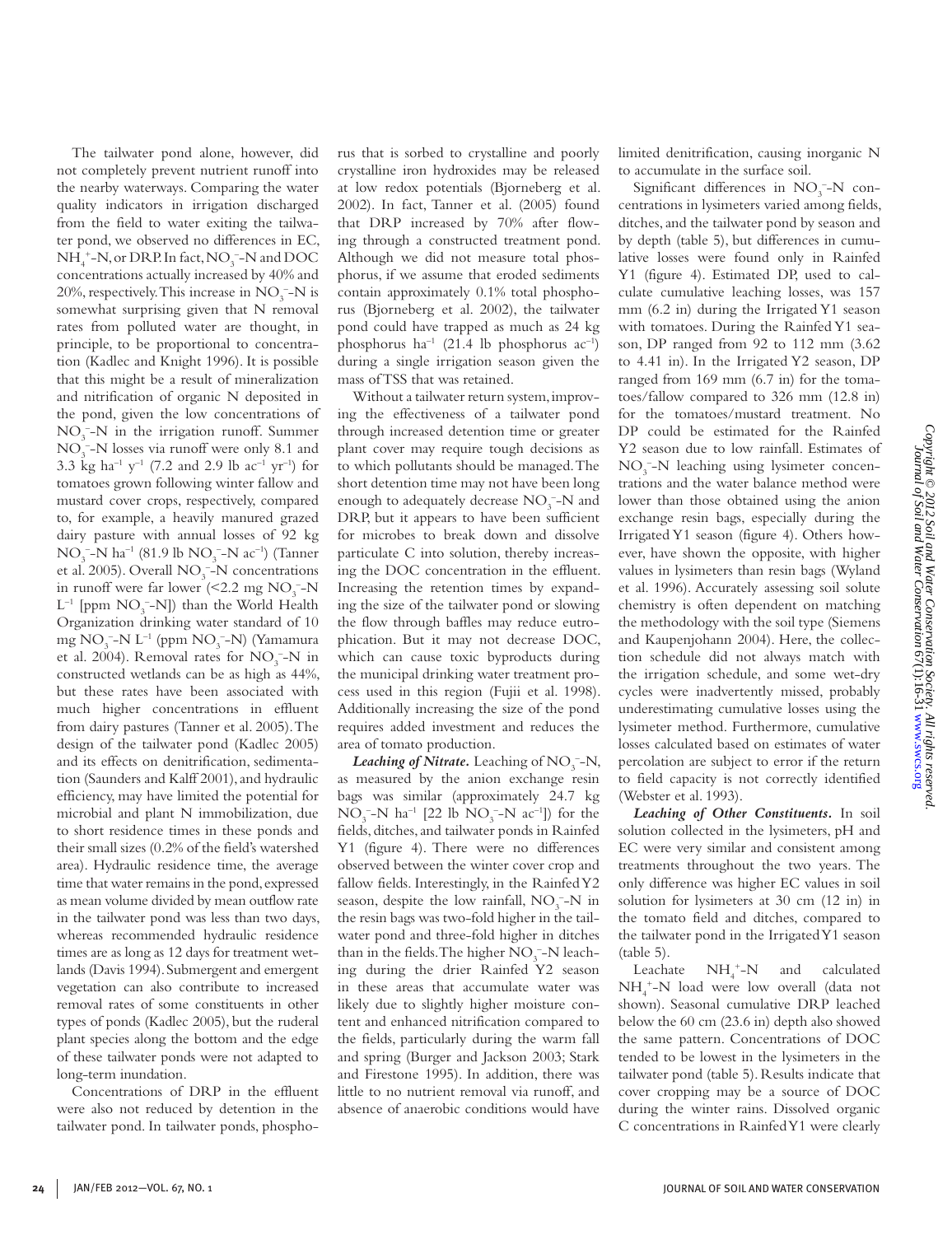Mean lysimeter concentrations and standard errors by season and depth during the two-year study for the paired tomato fields (F= fallow and M = mustard cover crop). Lysimeters were sampled weekly during irrigation and precipitation periods.

| <b>Season</b> | <b>Site</b>     | <b>Depth</b><br>(cm) | pH            | <b>EC</b><br>$(\mu S \text{ cm}^{-1})$ | $NO3 - N$<br>$(mg L^{-1})$ | <b>DRP</b><br>$(mg L^{-1})$ | <b>DOC</b><br>$(mg L^{-1})$ |
|---------------|-----------------|----------------------|---------------|----------------------------------------|----------------------------|-----------------------------|-----------------------------|
| Irrigated Y1  | Oats*           |                      | <b>ND</b>     | <b>ND</b>                              | <b>ND</b>                  | <b>ND</b>                   | <b>ND</b>                   |
|               | Tomatoes        | 30                   | $7.4 + 0.1$   | $904.6 \pm 33.1$ A                     | $5.0 \pm 1.2A$             | $0.1 \pm 0.0$               | $5.2 \pm 0.7AB$             |
|               |                 | 60                   | $7.5 + 0.0$   | $894.3 \pm 44.7$                       | $3.4 \pm 1.0$              | $0.0 \pm 0.0$               | $4.9 \pm 0.9$               |
|               | <b>Ditches</b>  | 30                   | $7.4 + 0.0$   | $1,069.0 \pm 14.0A$                    | $1.1 \pm 0.4B$             | $0.7 \pm 0.5$               | $13.7 \pm 8.6A$             |
|               |                 | 60                   | $7.3 + 0.2$   | $1,039.7 \pm 216.9$                    | $2.6 \pm 1.7$              | $0.1 \pm 0.1$               | $22.5 \pm 7.1a$             |
|               | Tailwater pond  | 30                   | $7.4 + 0.2$   | $519.0 \pm 196.0B$                     | $1.6 \pm 0.7B$             | $0.0 \pm 0.0$               | $3.8 \pm 2.1B$              |
|               |                 | 60                   | $7.1 + 0.0$   | $615.5 \pm 40.6$                       | $0.9 \pm 0.2$              | $0.0 \pm 0.0$               | $2.6 \pm 1.1$ b             |
| Rainfed Y1    | Oats            | 30                   | $7.0 + 0.1$   | $905.8 \pm 172.8$                      | $6.1 \pm 1.9AB$            | $0.1 \pm 0.1$               | $13.3 \pm 2.5B$             |
|               |                 | 60                   | $7.1 + 0.0$   | $890.0 \pm 103.8$                      | $3.9 \pm 1.6$              | $0.0\pm0.0$                 | $8.8 \pm 1.6$               |
|               | Fallow          | 30                   | $7.2 + 0.0$   | 788.4 ± 145.1                          | $1.1 \pm 0.5B$             | $0.1 \pm 0.1$               | $30.2 \pm 10.8AB$           |
|               |                 | 60                   | $7.3 + 0.1$   | $1,026.9 \pm 116.4$                    | $8.9 \pm 3.4$              | $0.0 \pm 0.0$               | $13.0 \pm 3.2$              |
|               | Mustard         | 30                   | $7.0 + 0.1$   | $1,226.3 \pm 258.7$                    | $3.2 \pm 1.8AB$            | $0.2\pm0.1$                 | $70.1 \pm 17.5A$            |
|               |                 | 60                   | $7.1 \pm 0.2$ | $839.1 \pm 140.3$                      | $6.4 \pm 0.9$              | $0.0 \pm 0.0$               | $14.7 \pm 6.1$              |
|               | <b>Ditches</b>  | 30                   | $7.0 + 0.0$   | $871.5 \pm 243.5$                      | $8.4 \pm 3.1$ A            | $0.0 \pm 0.0$               | $7.2 \pm 1.1c$              |
|               |                 | 60                   | $7.4 + 0.1$   | $916.5 \pm 81.5$                       | $10.7 \pm 1.8$             | $0.0\pm0.0$                 | $5.1 + 0.2$                 |
|               | Tailwater pond+ |                      | <b>ND</b>     | <b>ND</b>                              | <b>ND</b>                  | <b>ND</b>                   | <b>ND</b>                   |
| Irrigated Y2  | Oats*           |                      | <b>ND</b>     | <b>ND</b>                              | <b>ND</b>                  | <b>ND</b>                   | <b>ND</b>                   |
|               | Tomatoes (F)    | 30                   | $7.6 + 0.3$   | $783.7 \pm 79.5$                       | $7.2 \pm 4.1$              | $0.2 \pm 0.0$               | $13.9 \pm 1.4A$             |
|               |                 | 60                   | $7.7 + 0.1$   | $721.1 \pm 94.8$                       | $4.0 \pm 1.0a$             | $0.1 \pm 0.0$               | $10.1 \pm 1.3a$             |
|               | Tomatoes (M)    | 30                   | $7.3 + 0.1$   | $726.7 \pm 158.4$                      | $4.2 \pm 0.3$              | $0.3\pm0.1$                 | $11.9 \pm 2.2A$             |
|               |                 | 60                   | $7.5 + 0.1$   | $918.1 \pm 98.4$                       | $4.1 \pm 0.6a$             | $0.1 \pm 0.0$               | $16.3 \pm 0.5a$             |
|               | <b>Ditches</b>  | 30                   | $7.6 + 0.2$   | $789.8 \pm 71.6$                       | $4.6 \pm 0.8$              | $0.2 \pm 0.1$               | $7.8 \pm 0.4AB$             |
|               |                 | 60                   | $7.7 + 0.2$   | $800.1 \pm 36.0$                       | $3.2 \pm 0.6a$             | $0.1 \pm 0.0$               | $13.1 \pm 1.2a$             |
|               | Tailwater pond  | 30                   | $7.5 + 0.1$   | $652.9 \pm 47.8$                       | $1.2 \pm 0.3$              | $0.1 \pm 0.0$               | $5.4 \pm 0.7B$              |
|               |                 | 60                   | $7.6 + 0.1$   | $594.6 \pm 62.1$                       | $0.6 \pm 0.2b$             | $0.0 \pm 0.0$               | $5.6 \pm 1.4$ b             |
| Rainfed Y2    | Oats            | 30                   | $7.4 + 0.1$   | $320.4 \pm 200.2$                      | $1.0 \pm 0.4$              | $0.1 \pm 0.0$               | $5.3 \pm 1.8$               |
|               |                 | 60                   | $7.8 + 0.0$   | $675.5 \pm 95.4$                       | $1.3 \pm 0.5$              | $0.0 \pm 0.0$               | $4.8 \pm 1.4$               |
|               | Fallow          | 30                   | $7.4 + 0.1$   | $1,230.7 \pm 146.3$                    | $3.1 \pm 2.7$              | $0.1 \pm 0.0$               | $4.0 \pm 1.1$               |
|               |                 | 60                   | $7.6 + 0.1$   | $647.8 \pm 105.0$                      | $2.7 \pm 2.0$              | $0.2 \pm 0.1$               | $2.7 \pm 1.0$               |
|               | <b>Ditches</b>  | 30                   | $7.6 + 0.0$   | $672.3 \pm 64.4$                       | $4.3 \pm 1.5$              | $0.1 \pm 0.1$               | $3.7 \pm 0.9$               |
|               |                 | 60                   | $7.6 + 0.0$   | $738.5 \pm 28.0$                       | $4.8 \pm 0.5$              | $0.1 \pm 0.0$               | $2.5 \pm 0.2$               |
|               | Tailwater pond  | 30                   | $7.5 + 0.1$   | $578.6 \pm 41.5$                       | $1.0 \pm 0.6$              | $0.0 \pm 0.0$               | $1.8 \pm 0.1$               |
|               |                 | 60                   | $7.5 + 0.1$   | $585.4 \pm 31.7$                       | $1.6 \pm 1.3$              | $0.0 \pm 0.0$               | $2.0 \pm 0.2$               |

*Copyright © 2012 Soil and Water Conservation Society. All rights reserved.* [www.swcs.org](http://www.swcs.org) 67(1):16-31*Journal of Soil and Water Conservation*Copyright © 2012 Soil and Water Conservation Society. All rights reserved<br>Journal of Soil and Water Conservation 67(1):16-31 www.swcs.org

Note: Letters (A and B) indicate significant differences at the 0 to 30 cm depth and (a and b) at the 30 to 60 cm depth among sites within each season using a covariance analysis of variance followed by Tukey's Honestly Significant Post Hoc Test.

\* No data was collected for oats during the summer because no irrigation was applied.

† No data was collected for the tailwater pond due to lysimeter contamination caused by flooding.

higher in the mustard winter cover crop than for the oats and ditches  $(p < 0.01)$  but did not differ from the fallow. Calculated DOC leaching losses below the 60 cm depth for the cover crop (40.7 kg C ha<sup>-1</sup> [36.3 lb C ac<sup>-1</sup>]) were also higher ( $p < 0.001$ ) than oats and ditches (17.0 and 7.627 kg C ha–1 [15.1 and 6.79 lb C  $ac^{-1}$ ], respectively) with the fallow field in between  $(24.0 \text{ kg C ha}^{-1})$  [21.4] lb  $C$  ac<sup>-1</sup>]).

During the Irrigated Y1 season, lysimeter DOC concentrations in the ditches were

higher than the other sites  $(p < 0.01)$ , and loads that leached below 60 cm (23.6 in) were 33.8 kg C ha<sup>-1</sup> (30.1 lb C ac<sup>-1</sup>) compared to 6.9 kg C ha<sup>-1</sup> (6.2 lb C ac<sup>-1</sup>) for the field. In the subsequent irrigation season (Irrigated Y2), DOC concentrations were again higher in the fields than the tailwater pond but did not otherwise differ. Dissolved organic C loads, however, were substantially higher in the tomatoes/mustard (54.1 kg C ha<sup>-1</sup> [48.2 lb C ac<sup>-1</sup>]) than in the tomatoes/ fallow (14.2 kg C ha<sup>-1</sup> [12.7 lb C ac<sup>-1</sup>]) treat-

ment. When the seasons are summed, the DOC loads for the tomatoes/fallow rotation were almost as high as annual averages of DOC leachate collected in a four-year study of conventional maize in Wisconsin using equilibrium lysimeters for no-till (108.7 kg C ha<sup>-1</sup> y<sup>-1</sup> [96.8 lb ac<sup>-1</sup> yr<sup>-1</sup>]) and chisel-plowed treatments (125.5 kg C ha–1  $y^{-1}$  [111.8 lb ac<sup>-1</sup> yr<sup>-1</sup>]) (Brye et al. 2001).

Although it is unclear how much leached DOC actually would impact the adjacent waterways, the relative differences in esti-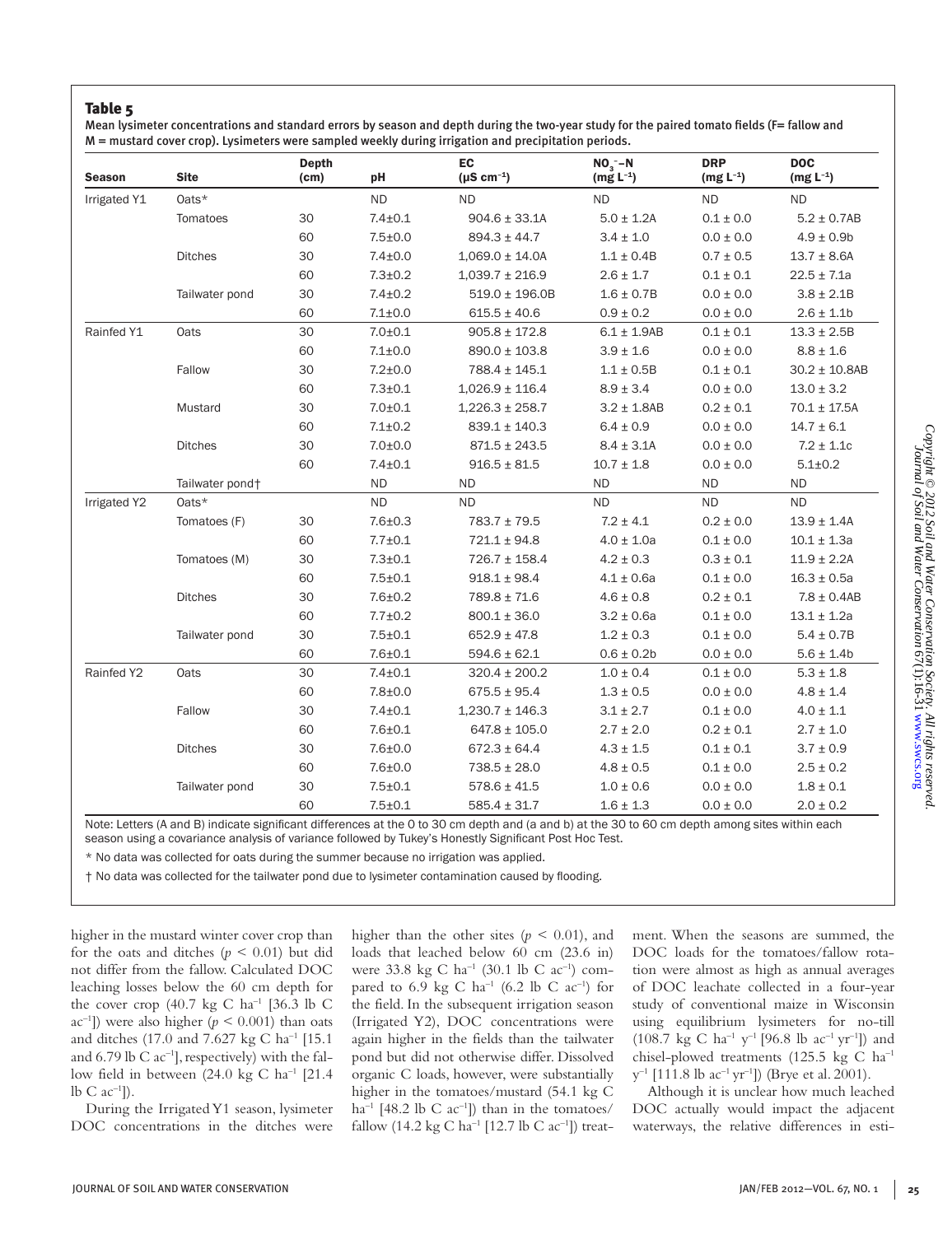(a, b, c, and d) Cumulative mean NO¸¯-N leaching by season measured by anion exchange resin bags (columns) buried at 75 cm and loads calculated from data from lysimeters (dots) at 60 cm of depth. Tailwater pond lysimeters in Rainfed Y1 were excluded from the analysis because of flooding, indicated by ND. (e, f, g, and h) Soil NO<sub>3</sub> -N concentrations taken incrementally every 15 cm to a depth of 75 cm (29.5 in) at the start (white column) and at the end of the season (dark columns). Error bars represent standard errors. Letters (a, b, and c) indicate significant difference (p  $\zeta$  0.05) among anion exchange resin bag data and calculated loads (x and y) using a spatial covariance analysis of variance followed by Tukey's Honestrly Significant Post Hoc Test (see table 5 for statistical analysis of lysimeter concentrations). F = fallow and M = mustard cover crop.

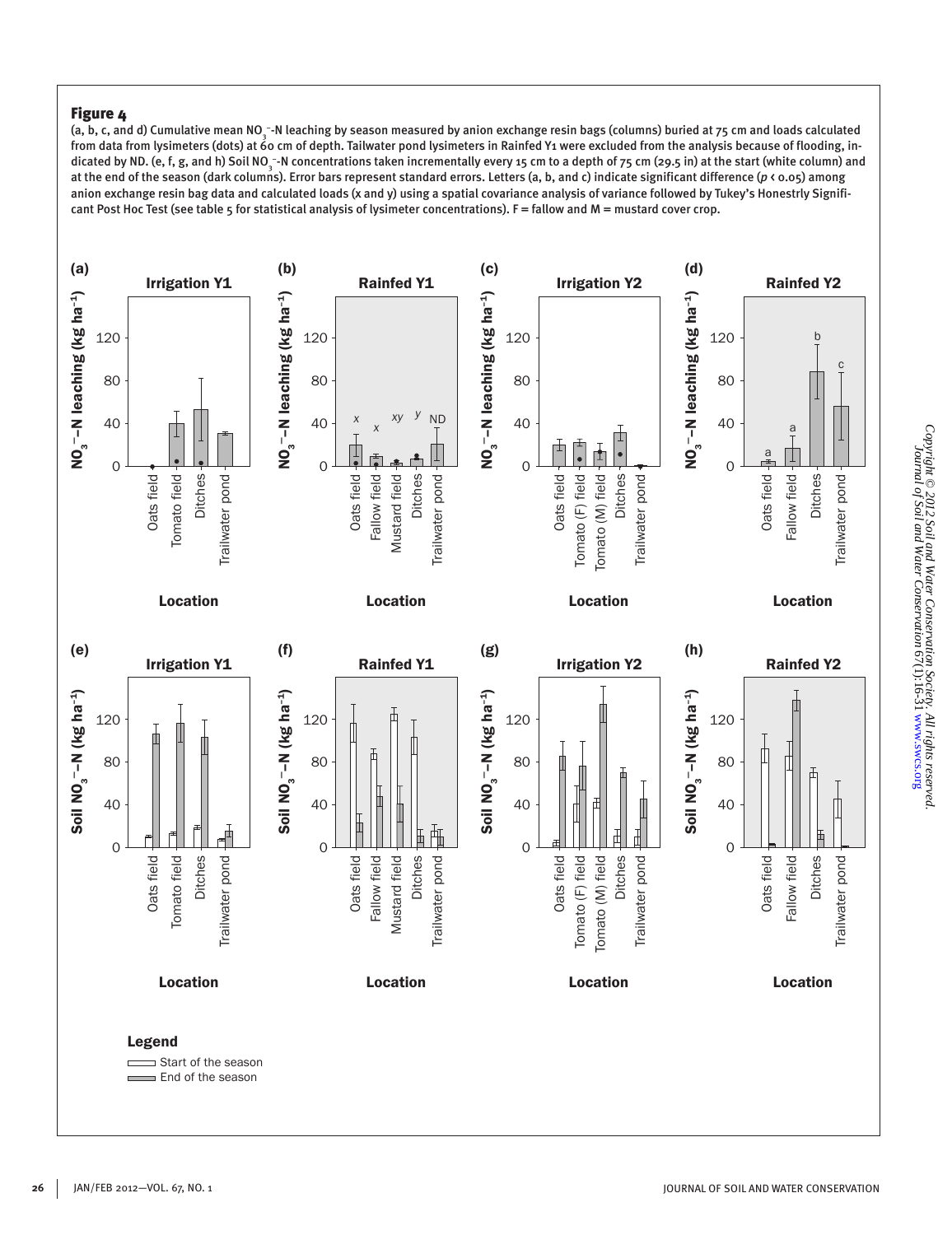Tomato yields and weed biomass for 2005 and 2006. Mean fresh weights (fw) and standard errors for tomatoes in each field have been classified by quality ( $n = 6$  in 2005 and  $n = 3$  in 2006). Total aboveground biomass is reported as dry weight (dw).

|                                                                                                | 2005           | 2006             |                  |
|------------------------------------------------------------------------------------------------|----------------|------------------|------------------|
| Harvested material (Mg ha <sup>-1</sup> )                                                      |                | <b>Fallow</b>    | <b>Mustard</b>   |
| Weed biomass (dw)                                                                              | $0.2 \pm 0.0$  | $2.2 \pm 0.9$    | $2.1 \pm 0.6$    |
| Total aboveground tomato biomass (dw)                                                          | $3.5 \pm 0.5$  | $15.9 \pm 2.9$   | $11.4 \pm 3.5$   |
| Split red tomatoes (fw)                                                                        | $1.8 \pm 0.5$  | $6.5 \pm 3.9b$   | $6.8 \pm 2.1a$   |
| Pink tomatoes (fw)                                                                             | $3.0 \pm 0.5$  | $10.8 \pm 4.5$ b | $13.2 \pm 3.1a$  |
| Green tomatoes (fw)                                                                            | $3.1 \pm 0.7$  | $14.5 \pm 5.0$   | $22.4 \pm 3.6$   |
| Sunburn tomatoes (fw)                                                                          | $6.3 \pm 0.7$  | $20.4 \pm 4.1$   | $19.3 \pm 3.4$   |
| Moldy or rotten tomatoes (fw)                                                                  | $10.6 \pm 1.1$ | $27.3 \pm 5.0$   | $36.0 + 6.4$     |
| Blossom end rot tomatoes (fw)                                                                  | $1.7 \pm 0.4$  | $1.9 + 0.5$      | $4.4 \pm 1.2$    |
| Insect damaged tomatoes (fw)                                                                   | $1.7 \pm 0.6$  | $5.0 \pm 2.4$    | $11.4 \pm 2.7$   |
| Undamaged tomatoes (fw)                                                                        | $15.7 \pm 3.9$ | $67.1 \pm 5.5$   | $55.0 \pm 10.9$  |
| Total fruit biomass (fw)                                                                       | $46.9 \pm 6.9$ | $153.6 \pm 19.3$ | $168.5 \pm 15.3$ |
| Note: Letters indicate significant differences between the fallow and mustard rotations within |                |                  |                  |

each season using a covariance analysis of variance followed by Tukey's Honestly Significant Post Hoc Test.

the same study (5 g  $N_2O-N$  ha<sup>-1</sup> d<sup>-1</sup> [0.004 lb  $N_2O-N$  ac<sup>-1</sup> day<sup>-1</sup>]), and for a long term organic production trial in the Midwest United States (3.5 g  $N_2O-N$  ha<sup>-1</sup> d<sup>-1</sup> [0.003 lb  $N_2O-N$  ac<sup>-1</sup> day<sup>-1</sup>]) (Robertson et al. 2000). Other organic farming systems, however, have shown much higher mean emissions (10 to 70 g  $N_2O-N$  ha<sup>-1</sup> d<sup>-1</sup>) [0.009 to 0.06 lb N<sub>2</sub>O-N ac<sup>-1</sup> day<sup>-1</sup>]) (Baggs et al. 2000).

Monthly sampling may have underestimated actual emissions as large spikes can occur on short time frames. For example, a large spike was observed (16 g  $N_2O-N$  $ha^{-1} h^{-1}$  [0.01 lb N<sub>2</sub>O-N  $ac^{-1} hr^{-1}$ ]) in the cover cropped field two days after irrigation. Irrigated vegetable production systems have high temporal and spatial variation in moisture and inorganic N between fields, ditches, and tailwater ponds (Sanchez-Martin et al. 2008). Thus these calculations of annual fluxes are considered estimates. These estimates indicate that while there are likely no increases in  $CO<sub>2</sub>-C$  emissions due to BMP implementation, there are significant increases in  $N_2$ O-N emissions from tailwater ponds. How much this increases the overall global warming potential of the farm is contingent upon the relative size of the pond and its associated drying and wetting soils as well as the frequency of inundation.

*Tomato Yields.* In the first year of the experiment, late spring rains followed by high summer temperatures (figure 2) resulted in a fungal disease outbreak (*Sclerotium rolfsii* [Southern Blight]). The disease reduced plant density dramatically over the season (data not shown). By harvest, nearly one-quarter of the tomato crop showed disease damage (table 6), and yields were very low. No control measures are available for this disease, even under conventional production (AVRDC—The World Vegetable Center 2010).

In the second year, there was little disease, and yields were much higher (no statistical comparison was made between years). At harvest, neither total crop yields, crop aboveground biomass, nor weed biomass differed between the prior winter fallow and mustard cover crop treatments (table 6). There were, however, more split red tomatoes and pink tomatoes following the mustard cover crop treatment. Only one-third of the tomatoes were undamaged, yet the grower harvested several of the other categories as is typical for machine-harvested processing tomatoes.

*Tomato Nutrient Uptake and Yields.*  Tomato N uptake is another factor that contributes to the temporal and spatial variability of N dynamics. Larger  $N_2O$  emissions and NO<sub>3</sub><sup>-</sup>-N leaching observed during Irrigated Y1 compared to Irrigated Y2 indicate that there was greater soil N availability in the first year with the diseased tomatos. One explanation may be that the residue from the tomatoes that grew nearly to maturity and died in the outbreak of Southern Blight underwent decomposition and N mineralization during the crop-growing season, increasing soil inorganic N concentrations. If this was the case, potentially 7.9 Mg (8.6 tn) of plant material from the biomass of these dead plants (estimated by the difference between the harvested live biomass of the diseased field of the first year and the healthy

mated load indicate an important potential negative tradeoff of using cover crops and the need to manage both their decomposition and irrigation runoff carefully. Transport of DOC away from the field may be largely determined by how much irrigation water is lost as DP (Brye et al. 2001). During Irrigated Y1, it was estimated that only 16% of the water was lost as DP. In Irrigated Y2, 15% of the water was lost as DP in the tomato field following the winter fallow, and 27% was lost in the tomato field following the mustard cover crop. Deep percolation and associated DOC could be reduced if cover crops are managed carefully to prevent residue from blocking furrows, which causes ponding and increased infiltration, either by mowing/ incorporating earlier to increase decomposition (weather permitting) or by improved irrigation efficiency.

*Nitrous Oxide-Nitrogen and Carbon Dioxide-Carbon Soil Emissions.* During the irrigation seasons, mean  $N_2O-N$  emissions ( $\mu$ g m<sup>-2</sup> h<sup>-1</sup>) were similar across the fields, ditches, and pond, but in the rainfed seasons, differences were significant (figure 5). The N2 O-N emission rates in the ditches during the Rainfed Y1 season were 4-, 7- and 9 fold higher than oat, mustard, or fallow fields, respectively. In the Rainfed Y2 season, the tailwater pond had the highest  $\rm N_2O\text{-}N$  emission rates, followed closely by the ditches, and both were higher than the fallow field but were not different from the oat field.

Soil  $CO<sub>2</sub>-C$  emission rates were higher in the tomato fields following a fallow, compared to ponds and ditches. Rates (mg m–2 h<sup>-1</sup>) from the tomato field were 2.5 times higher than in the nonirrigated oat field during Irrigated Y1 (figure 5). In Irrigated Y2, the tomato field following the winter fallow had 3.5–fold higher  $CO<sub>2</sub>$ -C emissions than the tailwater pond but was not different from the other sites. Mean  $CO<sub>2</sub>-C$  emissions were not different in Rainfed Y1. In Rainfed Y2, emissions were almost 2-fold higher in the fallow and oat fields, compared to the tailwater pond, but were no different than the ditches.

Mean seasonal  $N_2O-N$  emissions were always  $\leq 5$  g ha<sup>-1</sup> d<sup>-1</sup> (0.004 lb ac<sup>-1</sup> day<sup>-1</sup>), much lower than many conventionally managed systems, such as a cornfield fertilized with 290 kg N ha<sup>-1</sup> (259 lb N ac<sup>-1</sup>), where emissions were 52 g  $N_2O-N$  ha<sup>-1</sup> d<sup>-1</sup> (0.05 lb  $N_2O-N$  ac<sup>-1</sup> day<sup>-1</sup>) (McSwiney and Robertson 2005). Our results were more similar to means for unfertilized corn in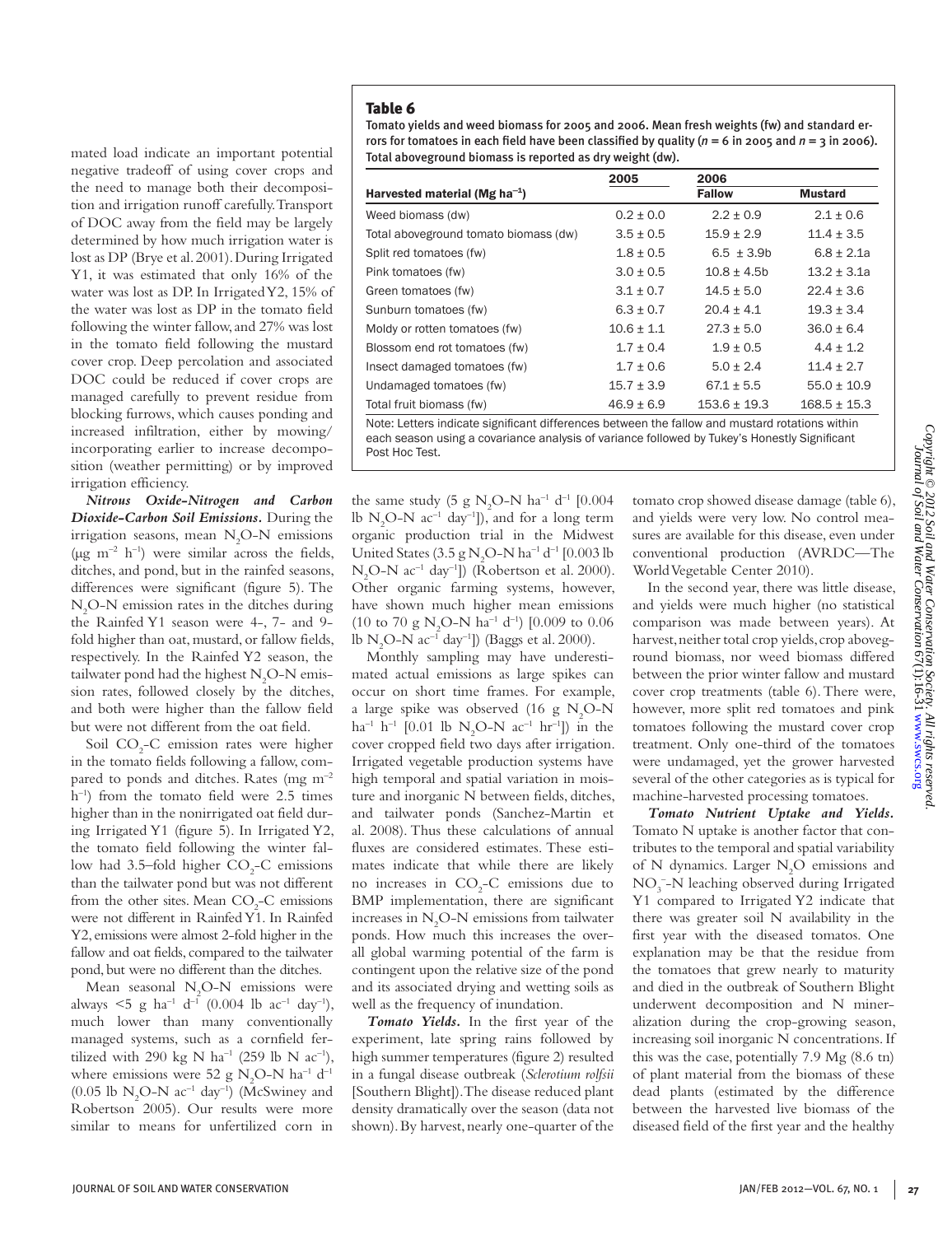Seasonal means of soil (a, b, c, and d) carbon dioxide-carbon (CO $\c,$ -C) and (e, f, g, and h) nitrous oxide-nitrogen (N $\c,$ O-N) emissions and standard errors (bars) sampled monthly with a LiCOR 8100 and closed chambers, respectively. F = fallow and M = mustard cover crop. Letters indicate significant difference (p < 0.05) using a spatial covariance analysis of variance followed by Tukey's Honestly Significant Post Hoc Test.

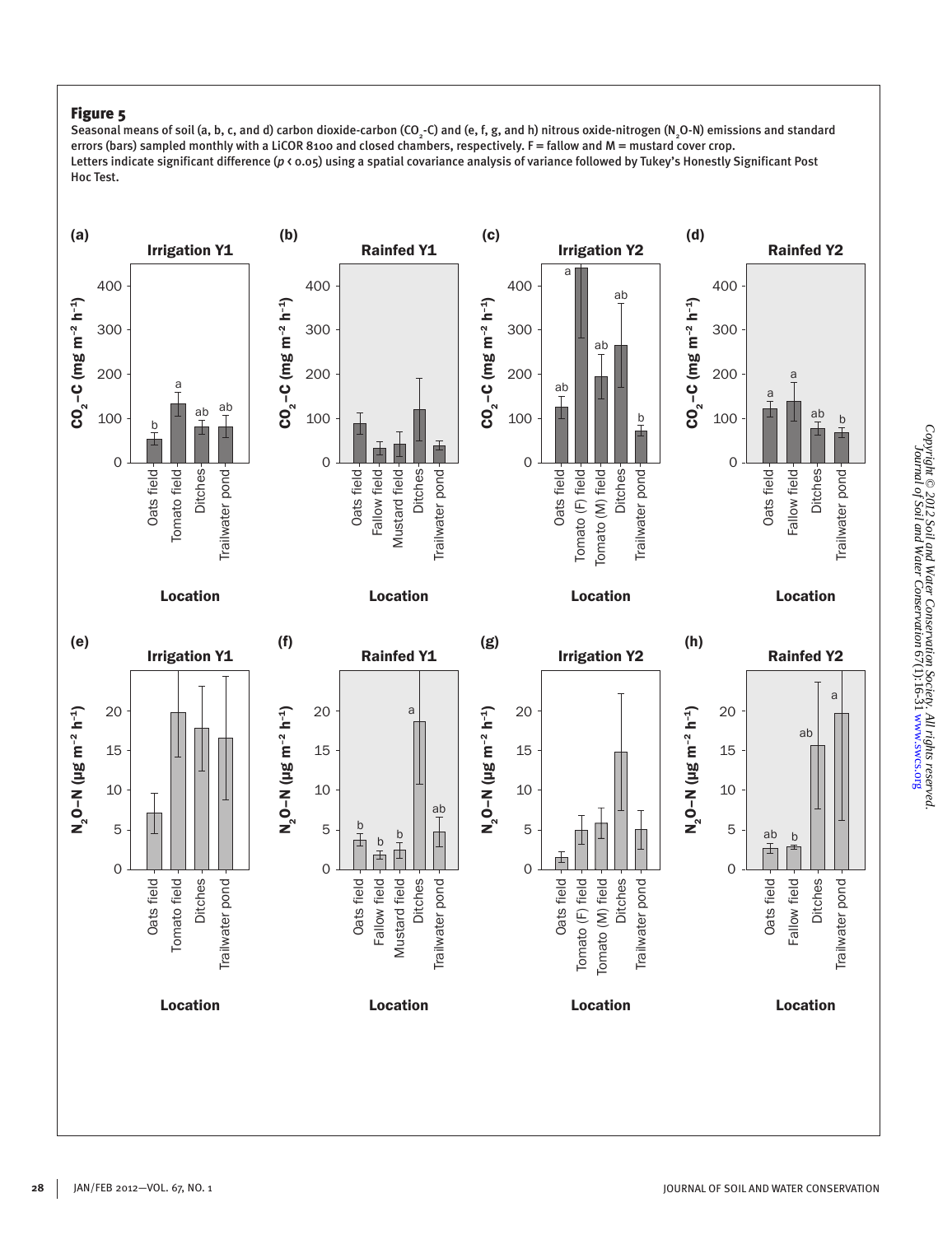Tradeoff analysis for BMP alternatives based on the extrapolation of plot and field observations of environmental and production indicators to the entire farm area in tomato production for one year. Values for various management options are illustrated as a per hectare average annual rate with standard errors for marketable tomato yields (Yields), total suspended solids (TSS), nitrate (NO<sub>3</sub> –N), dissolved reactive phosphorus (DRP), dissolved organic carbon (DOC), soil nitrous oxide (N¸O) emissions given in carbon dioxide equivalents (CO<sub>2</sub> eq), and carbon dioxide emissions (CO<sub>2</sub>). Estimates were calculated for tomato production for a winter fallow only, winter cover crops only (Cover crops), winter cover crops and tailwater ponds (cover crop + tailwater pond), or winter cover crops, tailwater ponds and a tailwater return system (cover crops + tailwater pond + Return).

| <b>Management options</b>               | Yield<br>(Mg ha <sup>-1</sup> y <sup>-1</sup> ) | TSS<br>(Mg ha <sup>-1</sup> y <sup>-1</sup> ) | $NOn - N$<br>$(kg ha^{-1}y^{-1})$ | <b>DRP</b><br>$(kg ha^{-1} y^{-1})$ | <b>DOC</b><br>$(kg ha^{-1} y^{-1})$ | $N_{2}$ O<br>$(CO, eq$ kg ha <sup>-1</sup> y <sup>-1</sup> ) | CO <sub>2</sub><br>(Mg ha <sup>-1</sup> y <sup>-1</sup> ) |
|-----------------------------------------|-------------------------------------------------|-----------------------------------------------|-----------------------------------|-------------------------------------|-------------------------------------|--------------------------------------------------------------|-----------------------------------------------------------|
| Fallow rotation                         | $109.9 \pm 20.4$                                | $22.0 + 7.6$                                  | $19.2 \pm 8.9$                    | $1.4 \pm 0.6$                       | $46.9 \pm 18.0$                     | $138.6 \pm 45.7$                                             | $76.0 \pm 27.7$                                           |
| Cover crop                              | $105.6 \pm 22.2$                                | $8.1 \pm 1.9$                                 | $19.4 \pm 4.4$                    | $1.3 \pm 0.2$                       | $76.0 \pm 13.4$                     | $166.4 + 57.8$                                               | $38.2 \pm 12.5$                                           |
| Cover crop + tailwater pond             | $105.4 \pm 22.1$                                | $0.3 \pm 0.1$                                 | $22.2 \pm 5.0$                    | $1.3 \pm 0.2$                       | $80.1 + 14.2$                       | $166.5 + 57.9$                                               | $38.1 \pm 12.5$                                           |
| Cover crop + tailwater pond +<br>return | $105.4 \pm 22.1$                                | $0.0 \pm 0.0$                                 | $16.1 \pm 3.8$                    | $0.6 \pm 0.1$                       | $67.8 + 11.6$                       | $166.5 + 57.9$                                               | $38.1 \pm 12.5$                                           |

field the second year) at 1.43% N, could have contributed  $>112$  kg N ha<sup>-1</sup> (100 lb N ac<sup>-1</sup>) for N mineralization. This would also mean that  $>3.4 \text{ Mg C} \text{ ha}^{-1}$  ( $>1.5 \text{ th C} \text{ ac}^{-1}$ ) of plant material would have been decomposing, yet CO2 -C emissions were substantially lower than the year with the healthy crop. An alternative explanation for the higher  $N_2O-N$ emissions could be lower N uptake given the missing plants. Lower N uptake implies less C fixation, root growth, and in turn less root C turnover, respiration in the soil, and thus lower CO<sub>2</sub>-C emissions. It should be noted that the soil  $NO_3^-$ -N pool at the end of both production seasons was similar, suggesting that tomatoes in the second year assimilated the available N, while much of it may have been lost to denitrification and leaching in the first year due at least in part to higher prevalence of disease.

*Management Tradeoffs.* When nutrient losses from the plot and field were extrapolated to the entire production area of the farm, a broader set of tradeoffs associated with these BMPs emerged (table 7). These calculations showed that using winter cover crops across the farm, without the other BMPs, decreased the farm's TSS and DRP losses and its soil  $\mathrm{CO}_2$  emissions but substantially increased DOC losses and soil  $N_2O$ emissions. Note that the increased  $N_2O$  emissions  $(CO<sub>2</sub>$  equivalents) are minor compared to the reduction in  $\mathrm{CO}_2$  emissions. With an addition of a tailwater pond, the farm's estimated TSS losses would be further reduced, but  $NO_3^-$ -N and DOC losses would likely increase. Although the tailwater pond at times had higher localized rates of soil  $N_2O$ emissions, when these values are extrapolated to the full production area of the farm, the increase is minor (<1%) given the small area of the ponds (0.6 ha [1.5 ac]) compared to the rest of the acreage. The tailwater return

system increased the reduction of TSS by only 1% but greatly reduced  $NO<sub>3</sub><sup>-</sup>-N, DRP,$ and DOC losses, with essentially no effect on soil  $N_2O$  and  $CO_2$  emissions.

Thus winter cover crops alone may be an effective BMP for reducing some environmental impacts, but the farm benefits more from the addition of a tailwater pond with a tailwater return system. This exercise in scaling up from plot- to farm-level data suggests that further data collection (especially to capture extreme events), replication of these management options on multiple farms to allow for statistical analysis, and modeling over longer periods of time would help farmers make decisions about which BMPs to implement. Heavy rainfall and flooding is an example of an extreme event that influences the design of BMPs. During Rainfall Y1, runoff from rainfall exceeded the capacity of both tailwater ponds, causing overflow and discharging an unknown amount of sediment and other nutrients into the adjacent slough. Larger tailwater ponds would have greater capacity to detain discharge but would reduce the area available for crop production. To detain all the stormwater during the peak period of rainfall during this event could have required as much as a 15-fold increase in pond size. Using both cover crops and a tailwater pond as BMPs may be a useful combination for such a situation, as cover crops will likely stabilize the soil, minimizing sediment loss when the capacity of the tailwater pond is exceeded.

The long-term management effort and financial costs must also be considered in the context of the relative environmental quality benefits of these BMPs. The tailwater pond requires annual dredging and redistribution of sediment, and without the addition of a continually operating pump to return irrigation water to the field, the relatively short

detention times of small-scale tailwater systems appear to concentrate certain pollutants. Cover crop operations add additional costs in terms of seed, labor, machinery, fuel, and/or electricity. This additional mechanization also contributes to increased greenhouse gas emissions. Furthermore, organic farmers using cover crops risk problems with nutrient availability should management operations be delayed (e.g., late spring rains). Alternative nutrient inputs for organic vegetable production systems may be effective but expensive (Smukler et al. 2008). Adoption of alternative irrigation systems, such as drip lines, could substantially increase water-use efficiency and reduce nutrient losses from surface runoff, leaching, and gaseous emissions (Sanchez-Martin et al. 2008; Vazquez et al. 2005), but purchasing, maintaining, and installing drip lines is expensive (Rominger personal communication 2008).

#### Summary and Conclusions

This study showed that tailwater ponds with a return system are a key BMP for reducing environmental impacts in California organic vegetable production and that cover crops can provide additional or even complimentary benefits, if managed carefully. Scaling plot-level data to an entire farm can help illustrate the benefits or tradeoffs of various BMPs and enable farmers to make more informed management decisions. A more complete life cycle analysis of BMPs would further enable farmers to choose more environmentally appropriate methodologies. These BMPs require additional investment, labor, and inputs for which farmers are rarely compensated in California, and an accurate cost-benefit analysis is needed. It is clear, however, that these BMPs generate multiple environmental benefits across the organic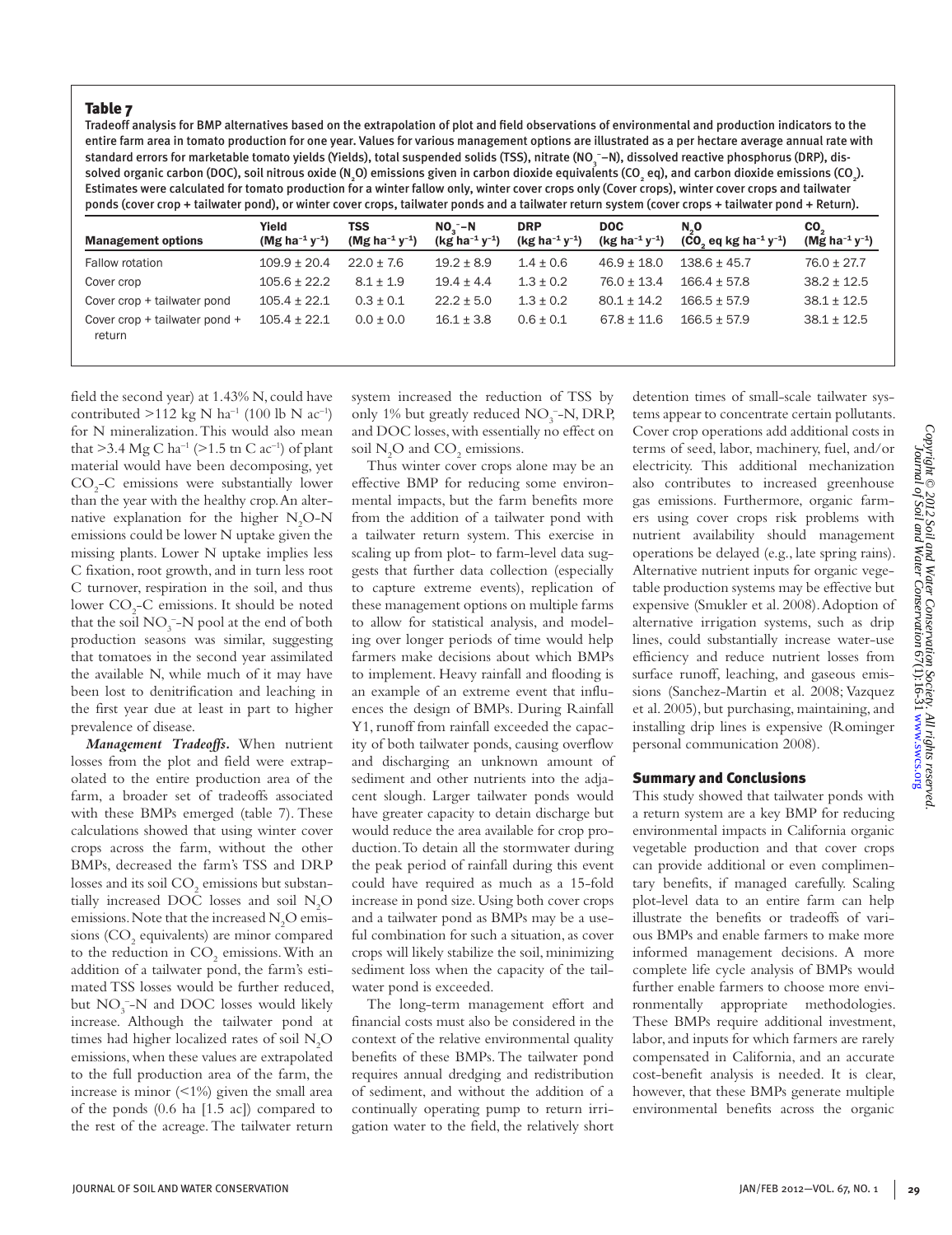farmscape and deserve more attention by both farmers and policymakers.

#### Acknowledgements

We greatly appreciate the cooperation from Bruce Rominger and Rominger Brothers Farms of Yolo County, California throughout this project. Funding was provided by the USDA Cooperative State Research, Education, and Extension Service Organic Agriculture Research and Education Initiative Award 04-51106-02242, the Milton D. and Mary Miller Plant Sciences Award, the Graduate Group of Ecology Block Grants and Jastro-Shields Awards, and the Achievement Rewards for College Scientists Foundation Scholarship.

#### References

- Allen, R.G., L.S. Pereira, D. Raes, and M. Smith. 1998. Crop evapotranspiration - Guidelines for computing crop water requirements. Food and Agriculture Organization Irrigation and Drainage paper 56 FAO. Rome, Italy: Food and Agriculture Organization of the United Nations.
- Andrews, W.F. 1972. Soil Survey of Yolo County, California. USDA Soil Conservation Service.
- Aronsson, H., G. Torstensson, and L. Bergstrom. 2007. Leaching and crop uptake of N, P and K from organic and conventional cropping systems on a clay soil. Soil Use and Management 23:71-81.
- AVRDC—The World Vegetable Center. 2010. AVRDC International Cooperators' Fact Sheet. http://www. avrdc.org/LC/tomato/stemrot.html.
- Baggs, E.M., C.A. Watson, and R.M. Rees. 2000. The fate of nitrogen from incorporated cover crop and green manure residues. Nutrient Cycling in Agroecosystems 56:153-163.
- Bajwa, S.G., and M. Mozaffari. 2007. Effect of N availability on vegetative index of cotton canopy: A spatial regression approach. Transactions of the American Society of Agricultural and Biological Engineers 50:1883-1892.
- Bajwa, S.G., and E.D. Vories. 2007. Spatial analysis of cotton (*Gossypium hirsutum* L.) canopy responses to irrigation in a moderately humid area. Irrigation Science 25:429-441.
- Berg, R.D., and D.L. Carter. 1980. Furrow erosion and sediment losses on irrigated cropland. Journal of Soil and Water Conservation 35(6):267-270.
- Berry, P.M., R. Sylvester-Bradley, L. Philipps, D.J. Hatch, S.P. Cuttle, F.W. Rayns, and P. Gosling. 2002. Is the productivity of organic farms restricted by the supply of available nitrogen? Soil Use and Management 18:248-255.
- Bjorneberg, D.L., D.T. Westermann, and J.K. Aase. 2002. Nutrient losses in surface irrigation runoff. Journal of Soil and Water Conservation 57(524):524-529.
- Blake, G.R., and K.H. Hartge. 1986. Bulk Density. *In* Methods of Soil Analysis: Part 1. Physical and Mineralogical Methods, Monograph Number 9, 2nd Edition, A. Klute, ed., 364-367, Madison, WI: American Society of Agronomy, Inc.
- Brye, K.R., J.M. Norman, L.G. Bundy, and S.T. Gower. 2001. Nitrogen and carbon leaching in agroecosystems and their role in denitrification potential. Journal of Environmental Quality 30:58-70.
- Burger, M., and L.E. Jackson. 2003. Microbial immobilization of ammonium and nitrate in relation to ammonification and nitrification rates in organic and conventional cropping systems. Soil Biology & Biochemistry 35:29-36.
- Casanoves, F., R. Macchiavelli, and M. Balzarini. 2005. Error variation in multienvironment peanut trials: Within-trial spatial correlation and between-trial heterogeneity. Crop Science 45:1927-1933.
- Clark, M.S., W.R. Horwath, C. Shennan, K.M. Scow, W.T. Lanini, and H. Ferris. 1999. Nitrogen, weeds and water as yield-limiting factors in conventional, low-input, and organic tomato systems. Agriculture Ecosystems & Environment 73:257-270.
- Clesceri, L.S., A.E. Greenberg, and A.D. Eaton. 1998. Method 2540 B. (Total Solids), Method 2540 C. (Total Dissolved Solids) and Method 2540 D. (Total Suspended Solids) Standard Methods for the Examination of Water and Wastewater, 20th ed. Washington DC: American Public Health Association.
- Dabney, S.M. 1998. Cover crop impacts on watershed hydrology. Journal of Soil and Water Conservation 53(3):207-213.
- Dabney, S.M., J.A. Delgado, and D.W. Reeves. 2001. Using winter cover crops to improve soil and water quality. Communications in Soil Science and Plant Analysis 32:1221-1250.
- Dale, V.H., and S. Polasky. 2007. Measures of the effects of agricultural practices on ecosystem services. Ecological Economics 64:286-296.
- Davis, L. 1994. A Handbook of Constructed Wetlands A Guide to Creating Wetlands for: Agricultural Wastewater, Domestic Wastewater, Coal Mine Drainage, Stormwater in the Mid-Atlantic Region, Volume 1: General Considerations. Prepared for the USDA Natural Resources Conservation Service and the Environmental Protection Agency (EPA) Region III in cooperation with the Pennsylvania Department of Environmental Resources.
- DeFries, R., G. Asner, and R. Houghton. 2004. Tradeoffs in land-use decisions: Towards a framework for assessing multiple ecosystem responses to land use change. *In* Ecosystems and Land Use Change, Vol. 153, ed. R. DeFries, et al.,1-12.Washington, DC: American Geophysical Union.
- Eichler-Lobermann, B., S. Kohne, B. Kowalski, and E. Schnug. 2008. Effect of catch cropping on phosphorus bioavailability in comparison to organic and inorganic fertilization. Journal of Plant Nutrition 31:659-676.
- Eshel, G., G.J. Levy, U. Mingelgrin, and M.J. Singer. 2004. Critical evaluation of the use of laser diffraction for

particle-size distribution analysis. Soil Science Society of America Journal 68:736-743.

- Foster, J.C. 1995. Soil nitrogen. *In* Methods in Applied Soil Microbiology and Biochemistry, ed. K. Alef and P. Nannipieri, 79-87. San Diego: Academic Press.
- Forster, P., V. Ramaswamy, P. Artaxo, T. Berntsen, R. Betts, D. W. Fahey, J. Haywood, J. Lean, D.C. Lowe, G. Myhre, J. Nganga, R. Prinn, G. Raga, M. Schulz, and R. Van Dorland, ed. 2007. Changes in Atmospheric Constituents and in Radiative Forcing. Cambridge, United Kingdom and New York: Cambridge University Press.
- Fujii, R., A.J. Ranalli, G.R. Aiken, and B.A. Bergamaschi. 1998. Dissolved Organic Carbon Concentrations and Compositions, and Trihalomethane Formation Potentials in Waters from Agricultural Peat Soils, Sacramento-San Joaquin Delta, California: Implications for Drinking-Water Quality. US Geological Survey.
- Goncalves, E., A.S. Aubyn, and A. Martins. 2007. Mixed spatial models for data analysis of yield on large grapevine selection field trials. Theoretical and Applied Genetics 115:653-663.
- Harrison, J., and P. Matson. 2003. Patterns and controls of nitrous oxide emissions from waters draining a subtropical agricultural valley. Global Biogeochemical Cycles 17:1080.
- Harrison, J.A., P.A. Matson, and S.E. Fendorf. 2005. Effects of a diel oxygen cycle on nitrogen transformations and greenhouse gas emissions in a eutrophied subtropical stream. Aquatic Sciences 67:308-315.
- Hartz, T.K. 2006. Vegetable production best management practices to minimize nutrient loss. Horttechnology 16:398-403.
- Helsel, D.R., and R.M. Hirsch. 1993. Statistical Methods in Water Resources. New York: Elsevier.
- Hoffland, E., R. Vandenboogaard, J. Nelemans, and G. Findenegg. 1992. Biosynthesis and root exudation of citic and malic-acids in phosphate-starved rape plants. New Phytologist 122:675-680.
- Hutchinson, G.L., and G.P. Livingston. 1993. Use of chamber systems to measure trace gas fluxes., *In* Agricultural ecosystem effects on trace gases and global climate change, Vol. ASA Special Publication no. 55, ed. D.E. Rolston. Madison, WI: American Society of Agronomy, Crop Science Society of America, Soil Science Society of America.
- Jackson, L.E., I. Ramirez, R. Yokota, S.A. Fennimore, S.T. Koike, D.M. Henderson, W.E. Chaney, F.J. Calderon, and K. Klonsky. 2004. On-farm assessment of organic matter and tillage management on vegetable yield, soil, weeds, pests, and economics in California. Agriculture Ecosystems & Environment 103:443-463.
- Jackson, L.E., L.J. Wyland, and L.J. Stivers. 1993. Winter cover crops to minimize nitrate losses in intensive lettuce production. Journal of Agricultural Science 121:55-62.
- Johnson, J.M.F., D.C. Reicosky, R.R. Allmaras, T.J. Sauer, R.T. Venterea, and C.J. Dell. 2005. Greenhouse gas